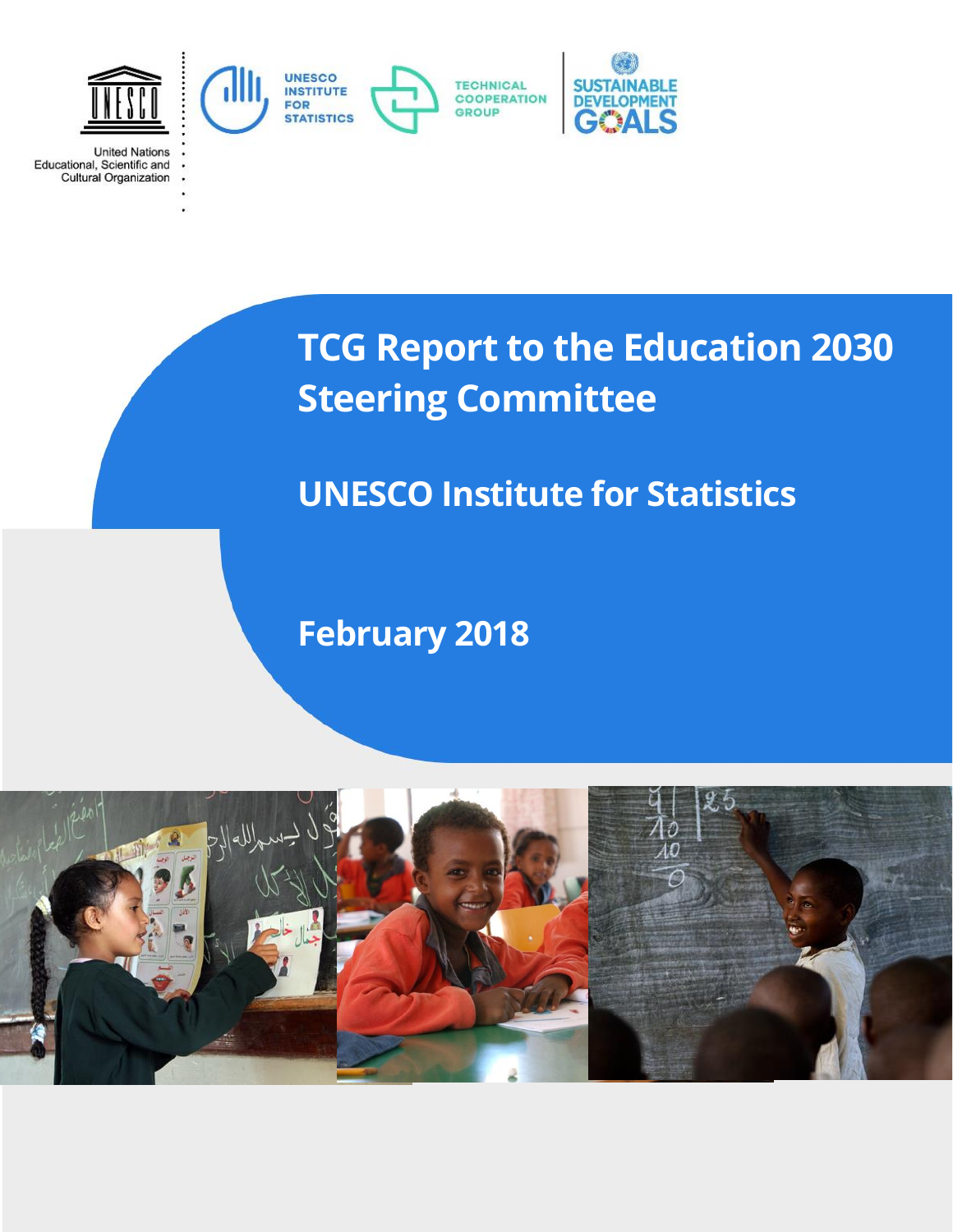

## **Contents**

| 7. TCG key messages and recommendations to the Education 2030 Steering Committee 13 |  |
|-------------------------------------------------------------------------------------|--|
|                                                                                     |  |
|                                                                                     |  |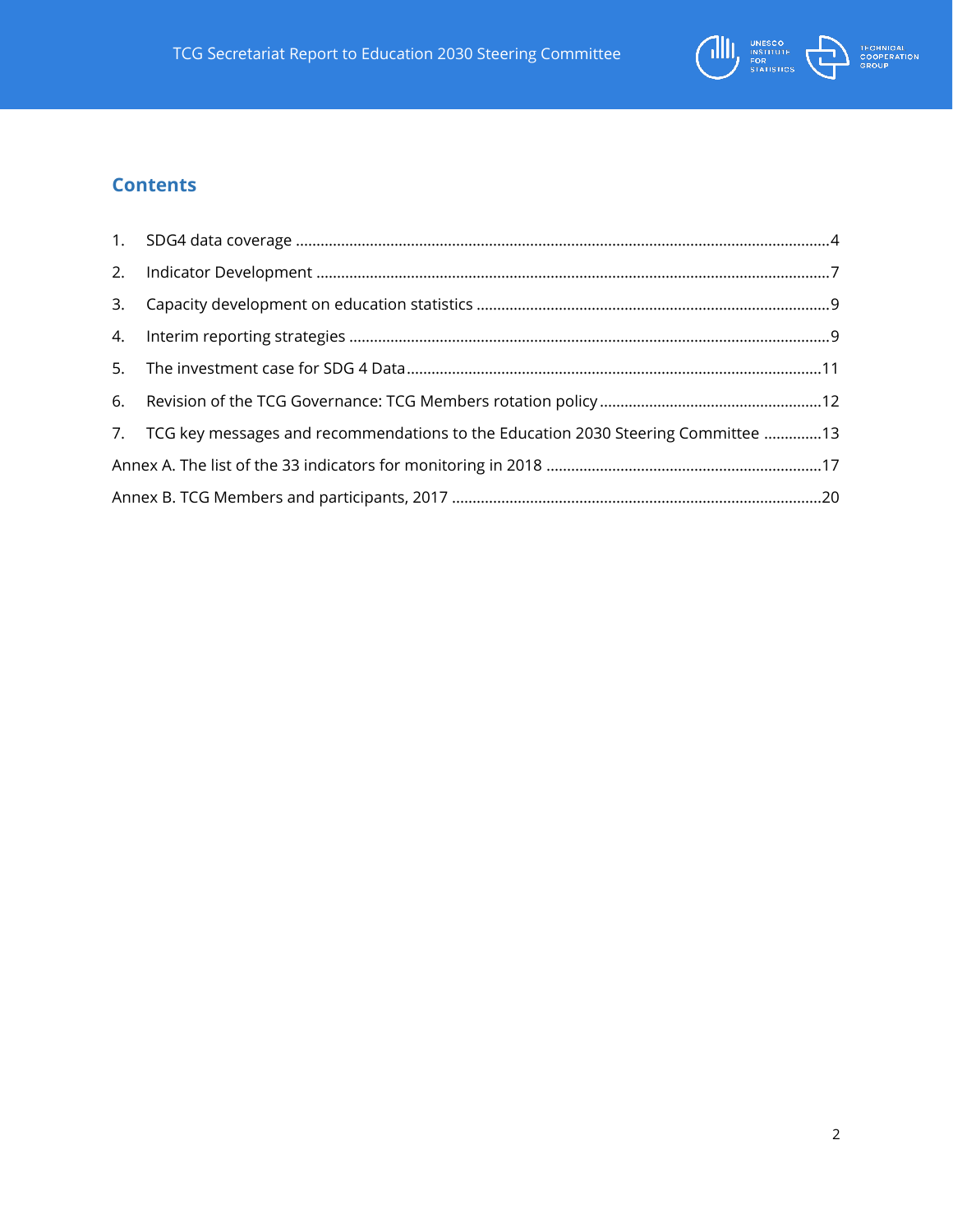

## **Overview**

This report provides an overview of the progress that the Technical Cooperation Group on the Indicators for SDG 4 - Education 2030 (TCG) has made and its Secretariat's work since its inception in 2016. Prepared by the TCG Secretariat—the UNESCO Institute for Statistics (UIS) - this report is organized into six sections.

**Section 1** presents the results of SDG 4 data coverage assessment performed by the UIS.

**Section 2** reports the progress of indicator development by the TCG jointly with other expert groups.

**Section 3** highlights the resources on statistical capacity development the UIS and the TCG have developed to assist countries in producing high-quality data to monitor progress towards SDG 4. **Section 4** presents the reporting strategy during the interim period until methodological developments are finalised and there are recommendations in terms of guidelines.

**Section 5** addresses the investment case, which provides an estimate of the funds needed to implement the SDG 4 indicator framework.

**Section 6** presents the revision of the TCG governance, particularly on TCG Members rotation policy. Finally,

**Section 7** summarises the TCG's key messages and recommendations to the Education 2030 Steering Committee.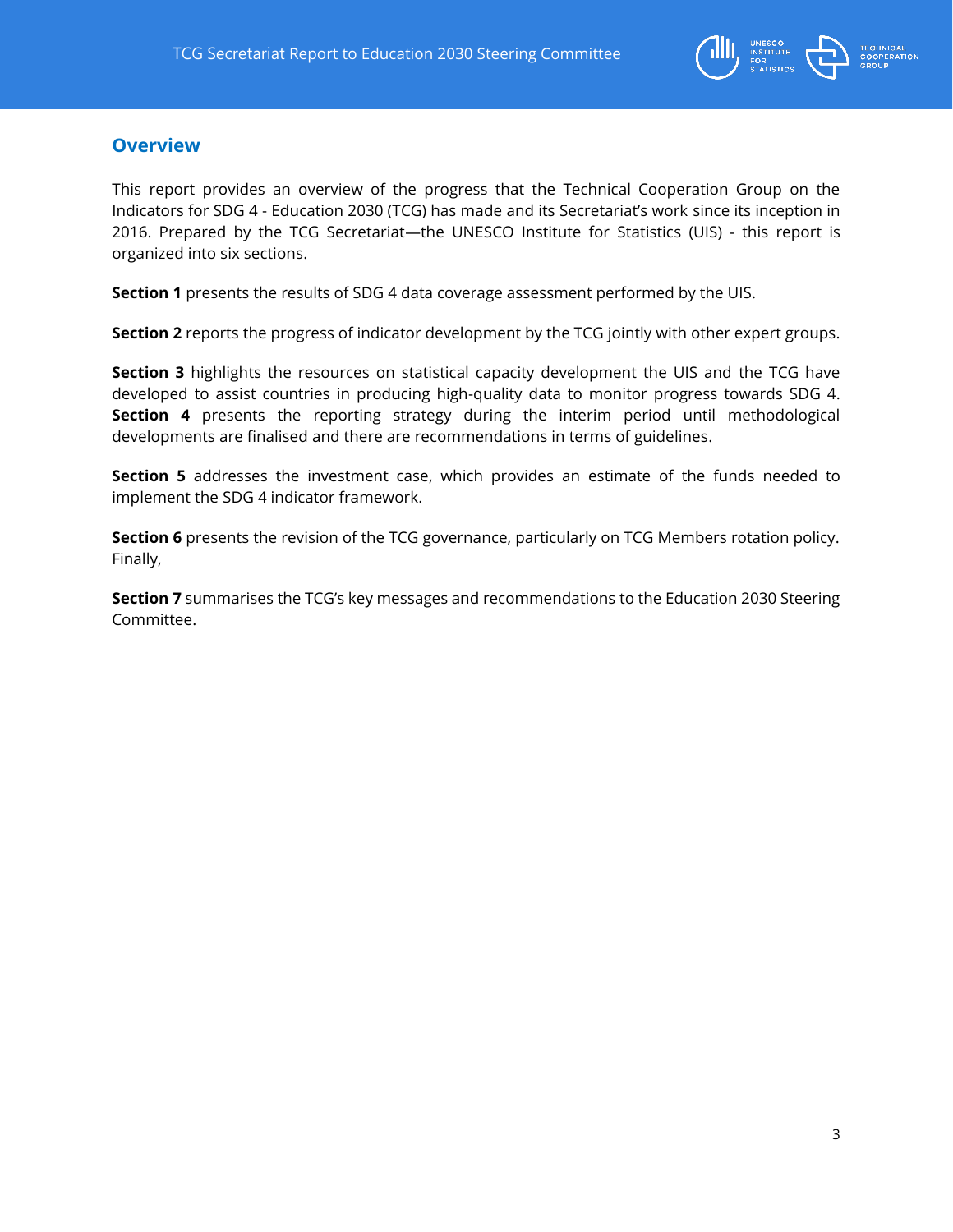

## <span id="page-3-0"></span>**1. SDG4 data coverage**

Based on its latest education data disseminated in June 2017, the UIS assessed the data availability for SDG 4 indicators. The coverage rate for each indicator is defined based on the number of countries in each region where an indicator has at least one available data point between 2010 and 2016. The regional grouping is based on SDG regions.

An assessment on data availability by target and indicator shows that the coverage rate is low (less than 40%) for nearly half of the 43 thematic indicators; and in some cases, there are currently no data available (**Figure 1**). In particularly, these six targets — **4.4**, **4.5**, **4.6**, **4.7**, **4.a** and **4.c**—currently have more than half of their associated indicators having low coverage rates (less than 40%).



**Figure 1: Data coverage rate by SDG 4 indicators on education, 2017**

**Note:** 1. \* Indicators used for reporting and monitoring in 2017. 2. The following thematic indicators not presented in the figure currently have no data--4.5.2, 4.5.3, 4.7.2, 4.7.3, 4.a.3, 4.b.2, 4.c.5 and 4.c.7. Source: the UIS database, July 2017.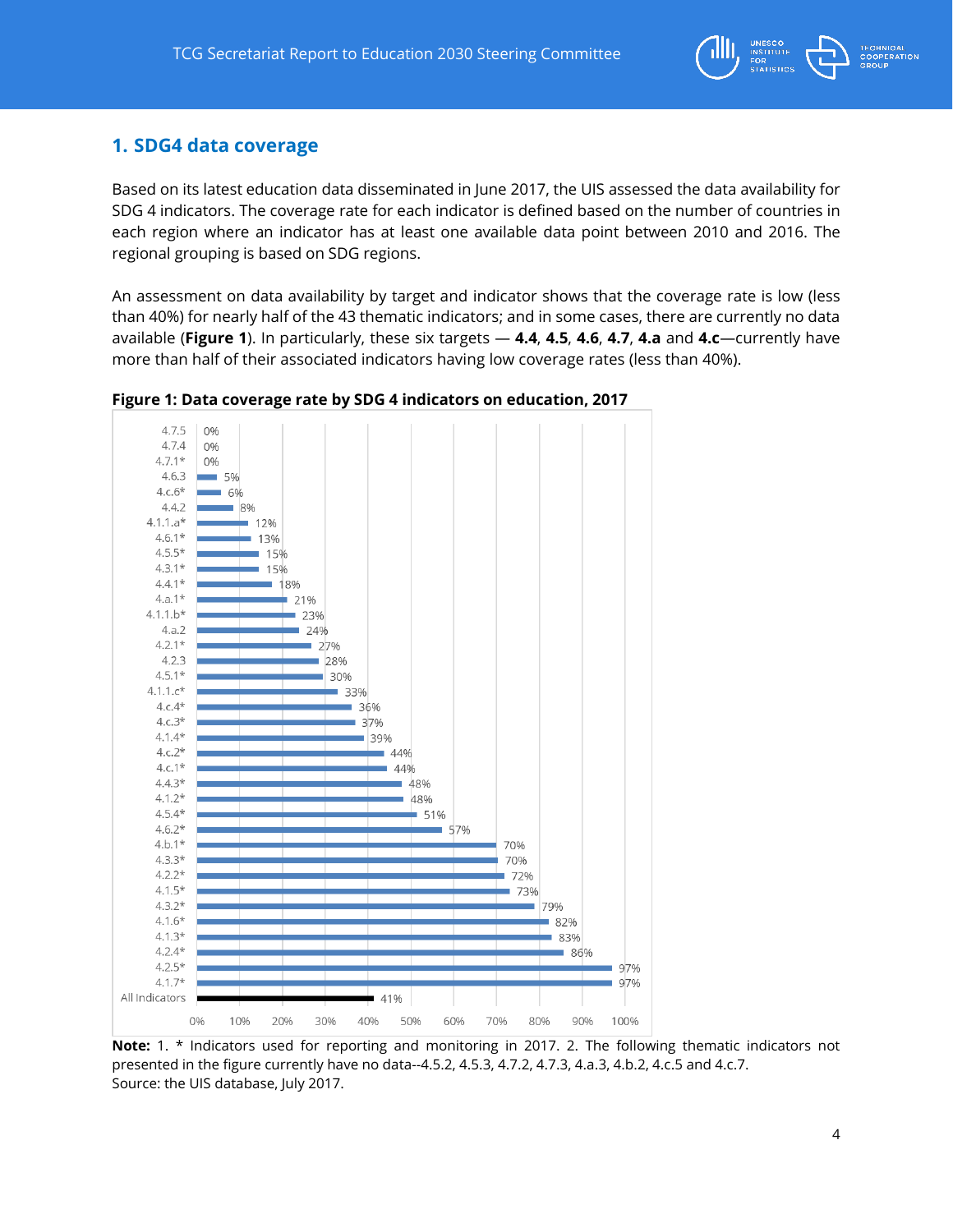

A different approach is to look at the geography of data gaps taking into account of the income classification of countries. **Figure 2** shows that countries with the largest data gaps are located in sub-Saharan Africa, Eastern Asia, and the Small Island Developing States.

#### **Figure 2. SDG 4 indicator coverage by country income level**



Source: UNESCO Institute for Statistics.

The UIS further assessed where the data gaps exist regarding geographic regions and indicators (**Table 1**). Red cells indicate that the coverage rate is less than 40%, which has been referred to by the fourth TCG meeting (TCG4) as a critical point.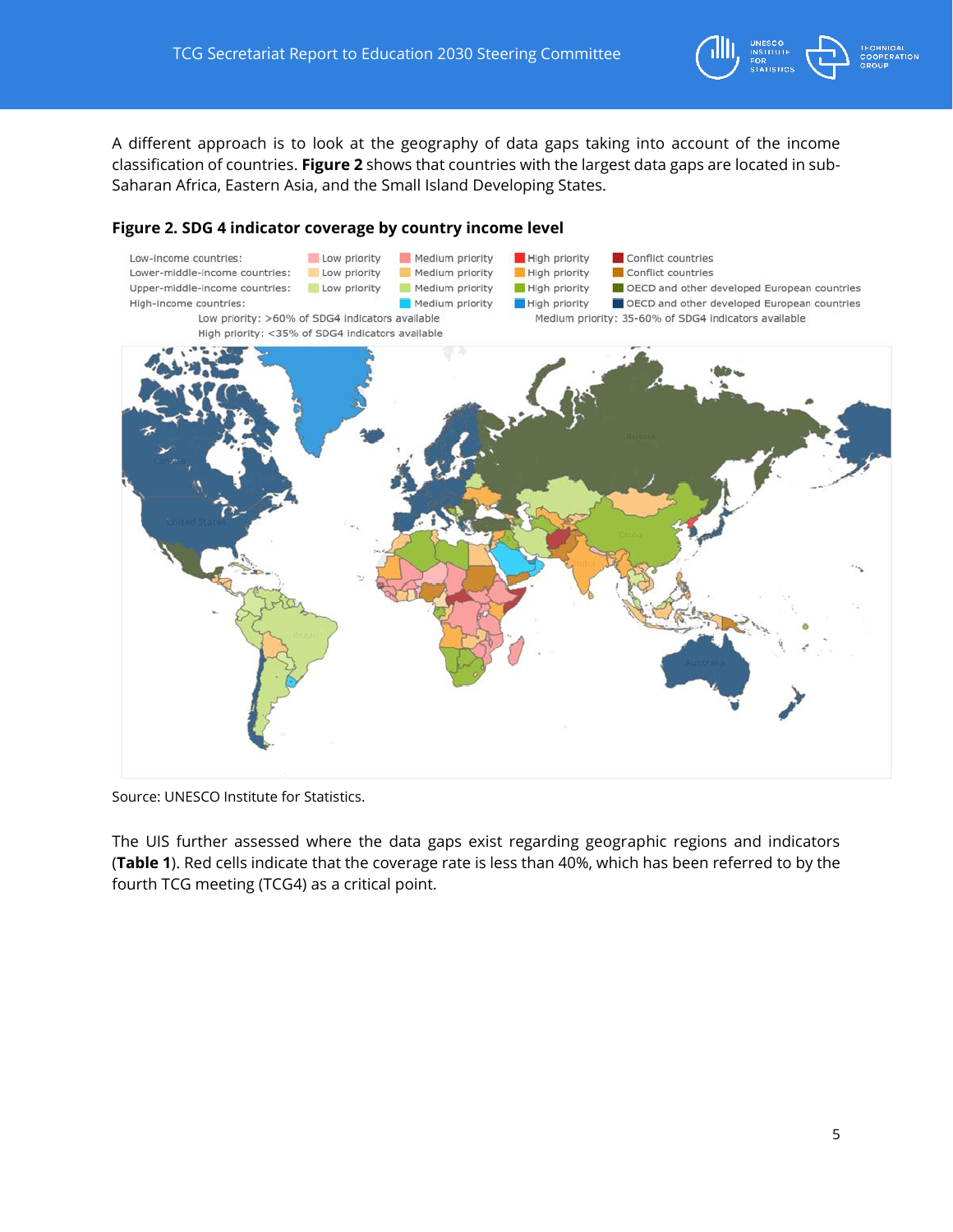

#### **Table 1. Data coverage rate by target, indicator and SDG region (%)**

|            |                    | Southern Asia<br>Central and | South-Eastern<br>Eastern and<br>Asia | America<br>Caribbean<br>& the<br>Latin | Northern Africa         | America and<br>Northern<br>Europe | Oceania                 | Sub-Saharan<br>Africa   | Western Asia            | World                   |
|------------|--------------------|------------------------------|--------------------------------------|----------------------------------------|-------------------------|-----------------------------------|-------------------------|-------------------------|-------------------------|-------------------------|
|            | 4.1.1              | 5                            | 16                                   | 30                                     | 17                      | 31                                | 4                       | 25                      | 27                      | 24                      |
|            | 4.1.2              | 43                           | 49                                   | 56                                     | 42                      | $\overline{55}$                   | 36                      | $\overline{42}$         | 45                      | 48                      |
|            | 4.1.3              | 86                           | 83                                   | 76                                     | 83                      | $\overline{76}$                   | 76                      | 94                      | 92                      | $\overline{83}$         |
| Target 4.1 | 4.1.4              | 57                           | 33                                   | 55                                     | 67                      | 10                                | $\bf{0}$                | $\overline{71}$         | 17                      | 39                      |
|            | 4.1.5              | 86                           | 74                                   | 75                                     | 56                      | $\overline{73}$                   | $\overline{76}$         | 63                      | 85                      | $\overline{73}$         |
|            | 4.1.6              | 93                           | 78                                   | 93                                     | 75                      | 68                                | 85                      | 84                      | 86                      | 82                      |
|            | 4.1.7              | 100                          | 100                                  | 98                                     | 100                     | 93                                | 97                      | 97                      | 100                     | 97                      |
|            | 4.2.1              | 36                           | 28                                   | 33                                     | 33                      | 14                                | $\bf{0}$                | 38                      | 33                      | 27                      |
|            | 4.2.2              | 57                           | $\overline{72}$                      | 79                                     | 50                      | $\overline{76}$                   | $\overline{71}$         | 67                      | 78                      | $\overline{72}$         |
| Target 4.2 | 4.2.3              | 50                           | 28                                   | 33                                     | 56                      | 14                                | $\bf{0}$                | 38                      | 33                      | 28                      |
|            | 4.2.4              | 86                           | 83                                   | 83                                     | 83                      | 86                                | 86<br>97                | 89                      | 87                      | $\overline{86}$<br>97   |
|            | 4.2.5              | 100                          | 100                                  | 98                                     | 100                     | 93<br>58                          |                         | 97                      | 100<br>11               | 15                      |
|            | 4.3.1              | $\bf{0}$<br>100              | $\bf{0}$<br>94                       | $\bf{0}$<br>67                         | $\mathbf{0}$<br>83      | 86                                | $\bf{0}$<br>35          | $\bf{0}$<br>83          | 83                      | $\overline{79}$         |
| Target 4.3 | 4.3.2<br>4.3.3     | 79                           | 78                                   | 86                                     | 33                      | 70                                | 82                      | 50                      | 78                      | 70                      |
|            | 4.4.1              | 10                           | 4                                    | $\overline{\mathbf{2}}$                | 22                      | 63                                | $\bf{0}$                | $\bf{0}$                | 11                      | 18                      |
| Target 4.4 | 4.4.2              | $\bf{0}$                     | 17                                   | $\overline{2}$                         | $\bf{0}$                | 24                                | $6\phantom{1}6$         | $\mathbf{0}$            | 6                       | $\overline{\mathbf{8}}$ |
|            | 4.4.3              | 37                           | 46                                   | 50                                     | 8                       | 69                                | 25                      | 34                      | 69                      | 48                      |
|            | 4.5.1              | 28                           | 29                                   | 33                                     | 28                      | 27                                | 18                      | 35                      | 27                      | 30                      |
|            | 4.5.2              | $\bf{0}$                     | $\bf{0}$                             | 0                                      | $\bf{0}$                | $\bf{0}$                          | $\pmb{0}$               | $\bf{0}$                | $\mathbf{0}$            | $\bf{0}$                |
| Target 4.5 | 4.5.3              | $\mathbf 0$                  | $\bf{0}$                             | $\bf{0}$                               | $\bf{0}$                | $\mathbf{0}$                      | $\mathbf{0}$            | $\mathbf{0}$            | $\bf{0}$                | $\bf{0}$                |
|            | 4.5.4              | $\overline{53}$              | 53                                   | 47                                     | 15                      | 69                                | 19                      | 54                      | 47                      | $\overline{51}$         |
|            | 4.5.5              | $\ddotsc$                    |                                      |                                        | $\ddot{\phantom{0}}$    | $\ddotsc$                         | $\ddot{\phantom{0}}$    |                         |                         | $\ddot{\phantom{0}}$    |
|            | 4.6.1              | 4                            | 17                                   | $\overline{2}$                         | $\overline{\mathbf{0}}$ | 38                                | $\overline{6}$          | 1                       | 11                      | 13                      |
| Target 4.6 | 4.6.2              | 79                           | 67                                   | 52                                     | 50                      | 40                                | 24                      | 77                      | 72                      | $\overline{57}$         |
|            | 4.6.3              | 0                            | 0                                    | 24                                     | $\mathbf 0$             | $\mathbf 0$                       | $\bf{0}$                | $\mathbf 0$             | 0                       | 5                       |
|            | 4.7.1              | $\overline{\mathbf{0}}$      | $\bf{0}$                             | 0                                      | $\bf{0}$                | 0                                 | $\bf{0}$                | $\pmb{0}$               | $\bf{0}$                | $\overline{\mathbf{0}}$ |
|            | 4.7.2              | $\overline{\mathbf{0}}$      | $\bf{0}$                             | $\bf{0}$                               | $\bf{0}$                | $\bf{0}$                          | $\overline{\mathbf{0}}$ | $\pmb{0}$               | $\overline{\mathbf{0}}$ | $\overline{\mathbf{0}}$ |
| Target 4.7 | 4.7.3              | $\overline{\mathbf{0}}$      | $\bf{0}$                             | $\bf{0}$                               | 0                       | $\bf{0}$                          | $\bf{0}$                | $\overline{\mathbf{0}}$ | $\bf{0}$                | $\overline{\mathbf{0}}$ |
|            | 4.7.4              | $\bf{0}$                     | $\bf{0}$                             | $\bf{0}$                               | $\bf{0}$                | $\bf{0}$                          | $\bf{0}$                | $\bf{0}$                | $\bf{0}$                | $\overline{\mathbf{0}}$ |
|            | 4.7.5              | $\overline{\mathbf{0}}$      | $\mathbf{0}$                         | $\overline{\mathbf{0}}$                | $\overline{0}$          | $\pmb{0}$                         | $\overline{\mathbf{0}}$ | $\overline{0}$          | $\mathbf{0}$            | $\overline{\mathbf{0}}$ |
|            | 4.a.1              | 20                           | 29                                   | 30                                     | 36                      | $\bf{0}$                          | 1                       | 37                      | 24                      | 21                      |
| Target 4.a | 4.a.2              | 14                           | 44                                   | 33                                     | 50                      | $\bf{0}$                          | 65                      | 15                      | 33                      | 24                      |
|            | $\overline{4.a.3}$ | $\bf{0}$                     | $\mathbf{0}$                         | $\mathbf{0}$                           | 0                       | $\mathbf{0}$                      | 0                       | $\mathbf{0}$            | $\mathbf{0}$            | $\overline{\mathbf{0}}$ |
| Target 4.b | $\overline{4,b.1}$ | 100                          | 67                                   | 81                                     | 100                     | 18                                | 88                      | 100                     | 61                      | <u>70</u>               |
|            | 4.b.2              | 0                            | $\mathbf 0$                          | $\mathbf{0}$                           | 0                       | $\mathbf{0}$                      | 0                       | 0                       | $\overline{\mathbf{0}}$ |                         |
|            | 4.c.1              | 51                           | 44                                   | 61                                     | 47                      | 14                                | 42                      | 59                      | 48                      | 44                      |
|            | 4.c.2              | $\overline{51}$              | 44                                   | 61                                     | 40                      | 11                                | 45                      | 60                      | 43                      | 44                      |
|            | 4.c.3              | 48                           | 44                                   | 41                                     | 36                      | 13                                | 43                      | 49                      | 40                      | 37                      |
| Target 4.c | 4.c.4              | 49                           | 42                                   | 39                                     | 30                      | 12                                | 40                      | 53                      | 37                      | 36                      |
|            | 4.c.5              | $\bf{0}$                     | $\bf{0}$                             | $\mathbf{0}$                           | $\mathbf 0$             | $\bf{0}$                          | 0                       | 0                       | $\mathbf{0}$            | 0                       |
|            | 4.c.6              | $\overline{\mathbf{0}}$      | $\bf{0}$                             | $\bf{0}$                               | 11                      | $\pmb{0}$                         | $\bullet$               | 24                      | $\bf{0}$                | 6                       |
|            | 4.c.7              | $\overline{\mathbf{0}}$      | $\bf{0}$                             | $\mathbf 0$                            | $\bf{0}$                | $\mathbf{0}$                      | 0                       | $\mathbf 0$             | $\pmb{0}$               | $\overline{\mathbf{0}}$ |

**Note:** Data for indicator 4.5.5 are compiled by the Development Assistance Committee (DAC) of the Organization for Economic Co-operation and Development (OECD) and rate of coverage cannot be currently assessed because the indicator is currently presented in UIS database by recipient country while it should be presented by donor country.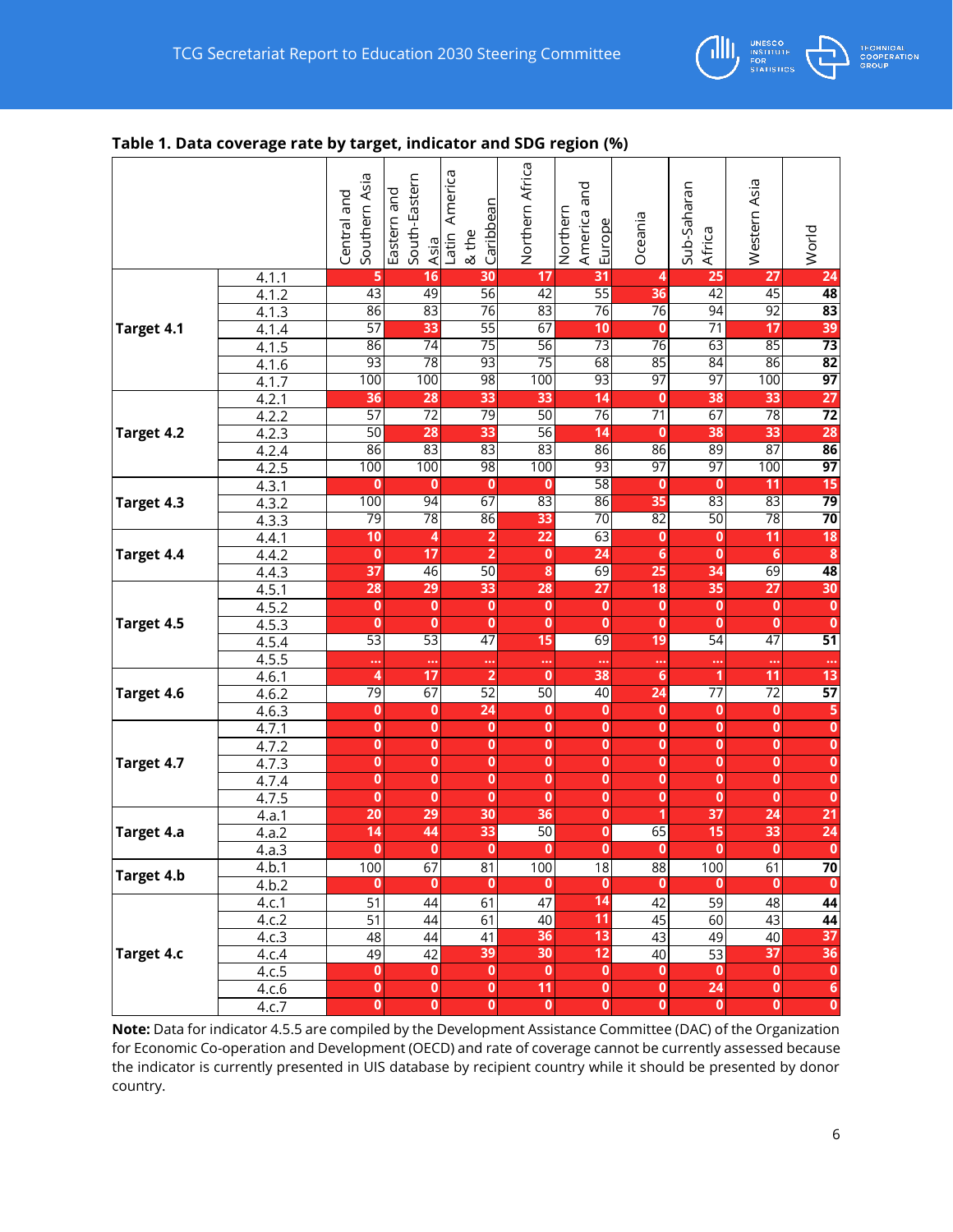

## <span id="page-6-0"></span>**2. Indicator Development**

The implementation of the SDG 4 indicator framework requires collective efforts from experts in various fields. To achieve this, the TCG is partnering with expert groups to benefit from their technical inputs. In particular, the TCG is strengthening its partnership with three UIS-led expert groups: the Global Alliance to Monitor Learning (GAML), the Inter-Agency Group on Education Inequality Indicators (IAG-EII), and a Task Force of the Inter-Secretariat Working Group on Household Surveys (ISWGHS).

This section reports the progress on SDG 4 indicator development by the TCG jointly with its partners. **Table 2** provides an overview of the current status of indicators. More details about the issues and progress on each indicator can be found in the TCG microsite<sup>1</sup> (http://<u>tcg.uis.unesco.org</u>).

The highlights on indicator development include:

- At its 4th Meeting in Dubai in January, 2018, the TCG agreed 33 indicators for monitoring and reporting in 2018, an increase from 29 indicators in 2017.
- In 2017, the TCG advanced the methodological development of 10 out of 15 non-learning outcomes (or skills indicators) related indicators and approved the methodologies of six of these<sup>2</sup>.
- There are six targets--**4.4**, **4.5**, **4.6**, **4.7**, **4.a** and **4.c**--where more than half of their indicators have coverage lower than 40% or their methodologies have not been agreed. These areas will be rapidly prioritized in order to assess possibilities for either finalizing the methodology or considering alternative indicators.

<sup>1</sup>Progress on non-learning outcomes (or skills) indicators can be found in "TCG4-10 Report from TCG WG1" and progress on learning outcomes (or skills) indicators can be found in the 4th TCG Meeting documents [\(http://tcg.uis.unesco.org/meetings\\_4th.php\)](http://tcg.uis.unesco.org/meetings_4th.php) and. [http://tcg.uis.unesco.org/files/resources/meetings/4th/TCG4-](http://tcg.uis.unesco.org/files/resources/meetings/4th/TCG4-22%20Progress%20on%20LO%20indicators.pdf) [22%20Progress%20on%20LO%20indicators.pdf](http://tcg.uis.unesco.org/files/resources/meetings/4th/TCG4-22%20Progress%20on%20LO%20indicators.pdf)

<sup>&</sup>lt;sup>2</sup> The 2nd TCG Meeting agreed that 22 indicators required further development. Among them, 7 are learning outcomes/skills related indicators for which GAML takes the lead in further developing the methodologies. The remaining 15 indicators fall under the responsibility of the TCG.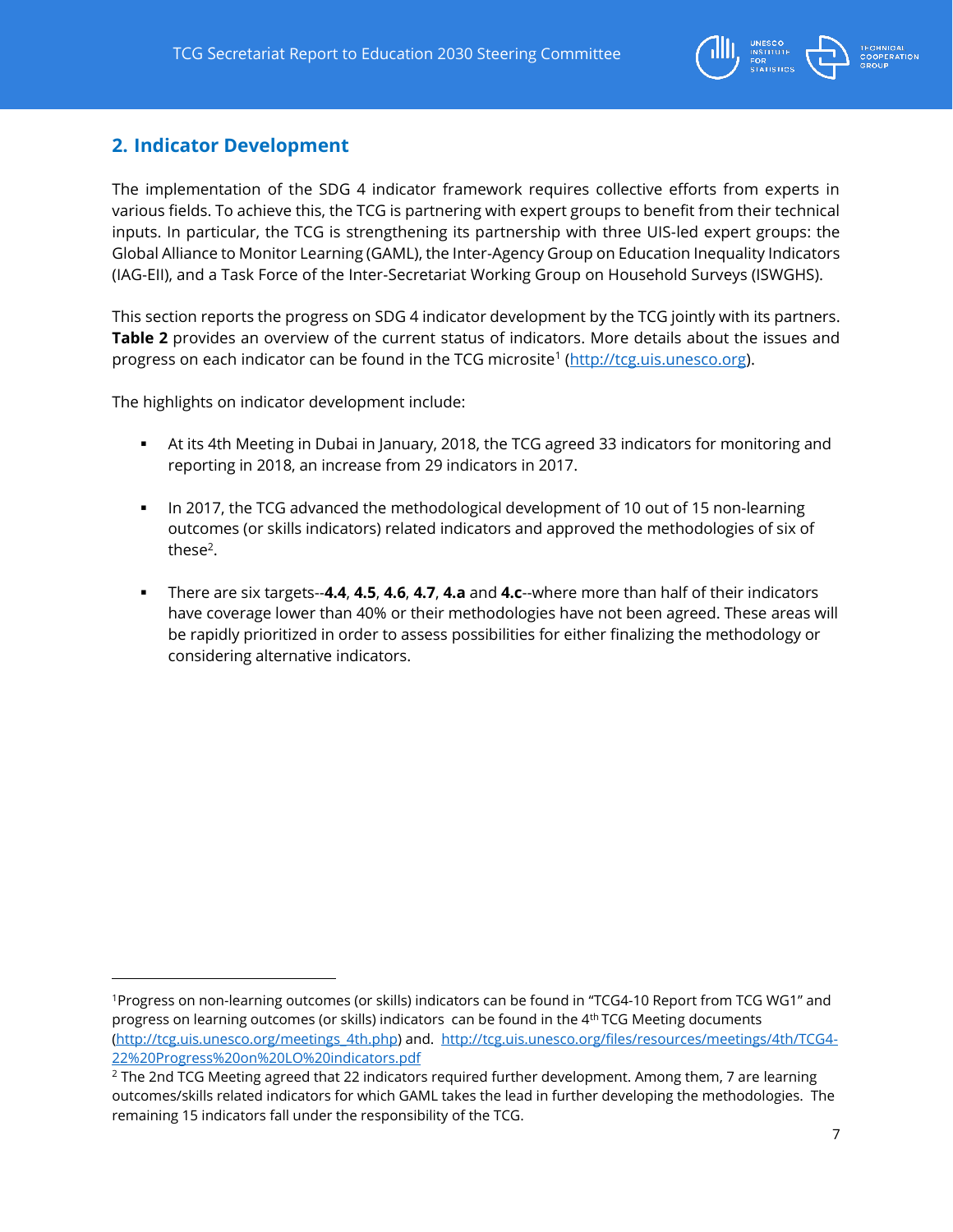

## **Table 2. Indicators by reporting status and methodological development**

| <b>Target</b>                                                                                                                             | <b>Indicator</b>        | For reporting<br>in 2017 | <b>For reporting</b><br>in 2018 | <b>Methodologies</b><br>developed in 2017<br>and approved by the<br><b>TCG</b> | <b>Requiring</b><br>further<br>development |
|-------------------------------------------------------------------------------------------------------------------------------------------|-------------------------|--------------------------|---------------------------------|--------------------------------------------------------------------------------|--------------------------------------------|
| Target 4.1                                                                                                                                | 4.1.1                   | Yes                      | Yes                             |                                                                                | Yes <sup>*</sup>                           |
| Primary and                                                                                                                               | 4.1.2                   | Yes                      | Yes                             |                                                                                |                                            |
| secondary                                                                                                                                 | 4.1.3                   | Yes                      | Yes                             |                                                                                |                                            |
| education                                                                                                                                 | 4.1.4                   | Yes                      | Yes                             |                                                                                |                                            |
|                                                                                                                                           | 4.1.5                   | Yes                      | Yes                             |                                                                                |                                            |
|                                                                                                                                           | 4.1.6                   | Yes                      | Yes                             |                                                                                |                                            |
|                                                                                                                                           | 4.1.7                   | Yes                      | Yes                             |                                                                                |                                            |
| Target 4.2                                                                                                                                | 4.2.1                   | Yes                      | Yes                             |                                                                                | Yes                                        |
| Early Childhood                                                                                                                           | 4.2.2                   | Yes                      | Yes                             |                                                                                |                                            |
|                                                                                                                                           | 4.2.3                   | <b>No</b>                | <b>No</b>                       |                                                                                | Yes                                        |
|                                                                                                                                           | 4.2.4                   | Yes                      | Yes                             |                                                                                |                                            |
|                                                                                                                                           | 4.2.5                   | Yes                      | Yes                             |                                                                                |                                            |
| Target 4.3                                                                                                                                | 4.3.1                   | Yes                      | Yes                             | Yes                                                                            |                                            |
| <b>TVET and</b>                                                                                                                           | 4.3.2                   | Yes                      | Yes                             |                                                                                |                                            |
| Higher                                                                                                                                    | 4.3.3                   | Yes                      | Yes                             |                                                                                |                                            |
| Education                                                                                                                                 |                         |                          |                                 |                                                                                |                                            |
| Target 4.4                                                                                                                                | 4.4.1                   | Yes                      | Yes                             |                                                                                | Yes                                        |
| Skills for work                                                                                                                           | 4.4.2                   | <b>No</b>                | <b>No</b>                       |                                                                                | <b>Yes</b>                                 |
|                                                                                                                                           | 4.4.3                   | Yes                      | <b>Yes</b>                      |                                                                                | Yes                                        |
| Target 4.5                                                                                                                                | 4.5.1                   | Yes                      | Yes                             |                                                                                |                                            |
| Equity                                                                                                                                    | 4.5.2                   | Nö                       | Ñō                              |                                                                                | <b>Yes</b>                                 |
|                                                                                                                                           | 4.5.3                   | <b>No</b>                | No                              |                                                                                | <b>Yes</b>                                 |
|                                                                                                                                           | 4.5.4                   | Yes                      | Yes                             |                                                                                |                                            |
|                                                                                                                                           | 4.5.5                   | Yes                      | Yes                             |                                                                                |                                            |
| Target 4.6                                                                                                                                | 4.6.1                   | Yes                      | Yes                             |                                                                                | Yes                                        |
| Literacy and                                                                                                                              | 4.6.2                   | <b>Yes</b>               | Yes                             |                                                                                |                                            |
| Numeracy                                                                                                                                  | 4.6.3                   | <b>No</b>                | Yes                             | Yes                                                                            |                                            |
|                                                                                                                                           | 4.7.1                   | Yes                      | Yes                             | Yes                                                                            |                                            |
|                                                                                                                                           | 4.7.2                   | No                       | <b>Yes</b>                      | <b>Yes</b>                                                                     |                                            |
|                                                                                                                                           | 4.7.3                   | No                       | No                              |                                                                                | <b>Yes</b>                                 |
|                                                                                                                                           | 4.7.4                   | <b>No</b>                | No                              |                                                                                | Yes                                        |
|                                                                                                                                           | 4.7.5                   | <b>No</b>                | No                              |                                                                                | Yes                                        |
|                                                                                                                                           | 4.a.1                   | Yes                      | Yes                             |                                                                                | Yes                                        |
|                                                                                                                                           | 4.a.2                   | No                       | <b>Yes</b>                      | Yes                                                                            |                                            |
|                                                                                                                                           | 4.a.3                   | No                       | Yes                             | Yes                                                                            |                                            |
|                                                                                                                                           | 4.b.1                   | Yes                      | Yes                             |                                                                                |                                            |
|                                                                                                                                           | 4.6.2                   | <b>No</b>                | <b>No</b>                       |                                                                                | <b>Yes</b>                                 |
|                                                                                                                                           | 4.c.1                   | Yes                      | Yes                             |                                                                                |                                            |
|                                                                                                                                           | 4.c.2                   | <b>Yes</b>               | <b>Yes</b>                      |                                                                                |                                            |
|                                                                                                                                           |                         |                          |                                 |                                                                                |                                            |
|                                                                                                                                           |                         |                          |                                 |                                                                                |                                            |
|                                                                                                                                           |                         |                          | <b>No</b>                       |                                                                                |                                            |
|                                                                                                                                           | 4.c.6                   | Yes                      | Yes                             |                                                                                |                                            |
|                                                                                                                                           | 4.c.7                   | No                       | No                              |                                                                                | Yes                                        |
| Target 4.7<br>Global<br>Citizenship<br>Target 4.a<br>School<br>Environment<br>Target 4.b<br>Scholarships<br><b>Target 4.c</b><br>Teachers | 4.c.3<br>4.c.4<br>4.c.5 | Yes<br>Yes<br>No         | Yes<br>Yes                      |                                                                                | Yes                                        |

Notes: Dark grey shading = global indicators; \*Common reporting metrics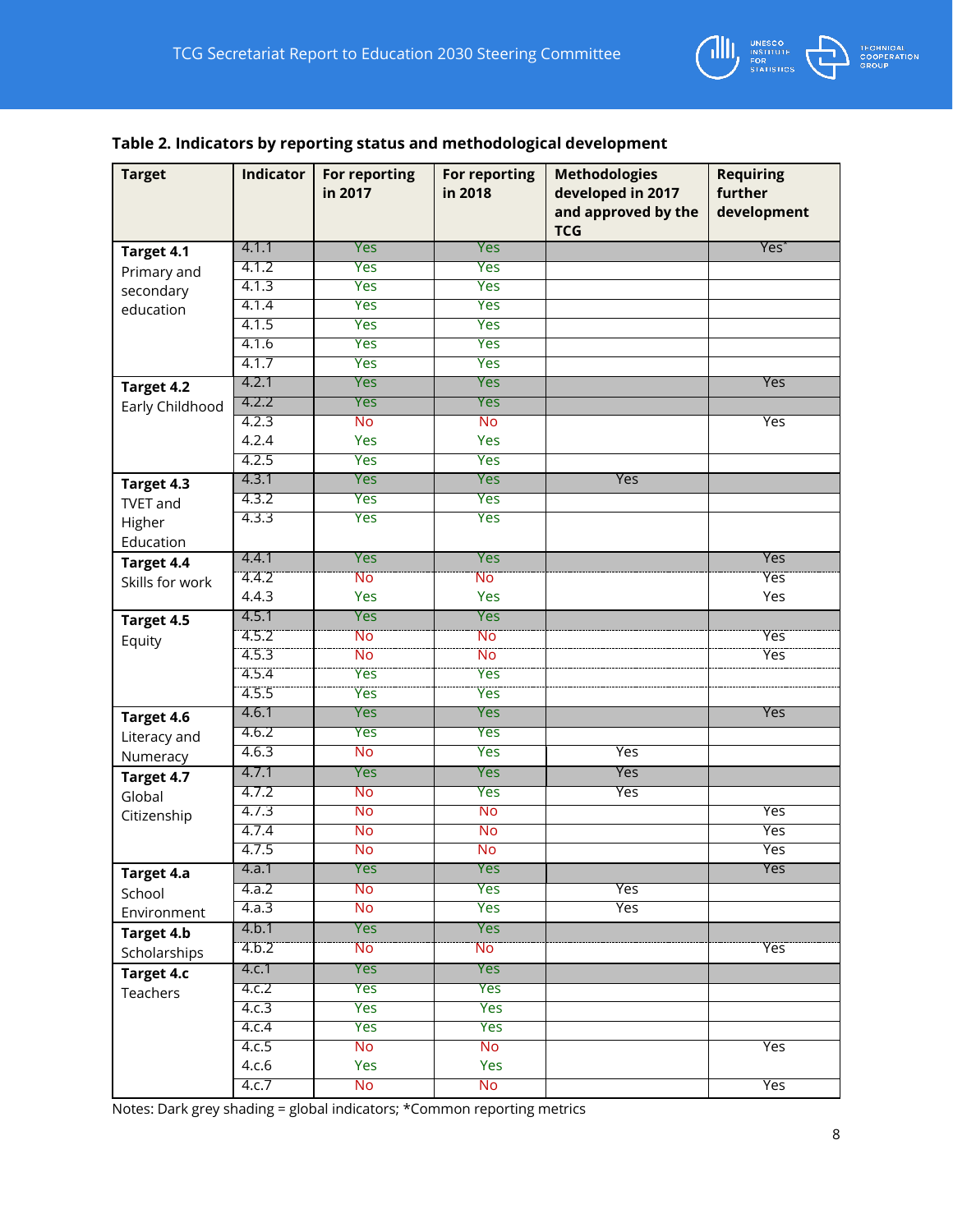

## <span id="page-8-0"></span>**3. Capacity development on education statistics**

To assist countries in statistical capacity development, the UIS has developed tools and strategies that enable countries to produce their own high-quality data, and to help donors channel resources to strategic approaches that work. These tools and strategies build on the UIS' track record of working directly with countries and its mandate as the official source of data, standards and methodologies to monitor progress towards SDG 4.

The 2017 edition of the SDG 4 Data Digest entitled *[The Quality Factor: Strengthening National Data to](http://uis.unesco.org/sites/default/files/documents/quality-factor-strengthening-national-data-2017-en.pdf)  [Monitor Sustainable Development Goal 4](http://uis.unesco.org/sites/default/files/documents/quality-factor-strengthening-national-data-2017-en.pdf)<sup>3</sup>* covers the three main areas of UIS capacity development tools:

- Mapping tools to help countries identify potential data sources across ministries and national statistical offices, identify information gaps, and locate potential opportunities to monitor SDG 4 by integrating different databases, enhancing existing instruments to collect additional data, and producing disaggregated data.
- Data quality assessment tools to evaluate and strengthen the processes by which countries use different types of data, including administrative records, household surveys, learning assessments and expenditure information.
- Manuals, guidelines and codes of practice to support the production of education data to provide national policymakers with the evidence they need to plan and monitor the performance of their education systems and progress towards the SDG 4 targets.

Additionally, the TCG has proposed a statistical capacity development framework and developed a Wiki as a repository webpage on statistical tools, initiatives and funding mechanisms.

## <span id="page-8-1"></span>**4. Interim reporting strategies**

 $\overline{a}$ 

In order to maximise the availability of data for the global and thematic indicators and before the methodological development of learning outcomes (or skills) indicators' are finalized, the GAML and the UIS have proposed an interim reporting strategy<sup>4</sup> which was approved by the TCG. The Framework defines principles for reporting, the interim strategies, and reporting process. Currently, data have been reported for four out of six thematic learning indicators with annotations. Given the development stages of thematic indicators differ, the interim reporting strategies will be applied until a sustainable long-term reporting strategies have been in place for each of the thematic indicator. **Table 3** summarises the interim reporting strategy for each learning outcome (or skills) indicator.

<sup>3</sup> http://uis.unesco.org/sites/default/files/documents/quality-factor-strengthening-national-data-2017-en.pdf

<sup>4</sup> http://tcg.uis.unesco.org/files/resources/meetings/4th/TCG4-36%20GAML%20interim%20reporting.pdf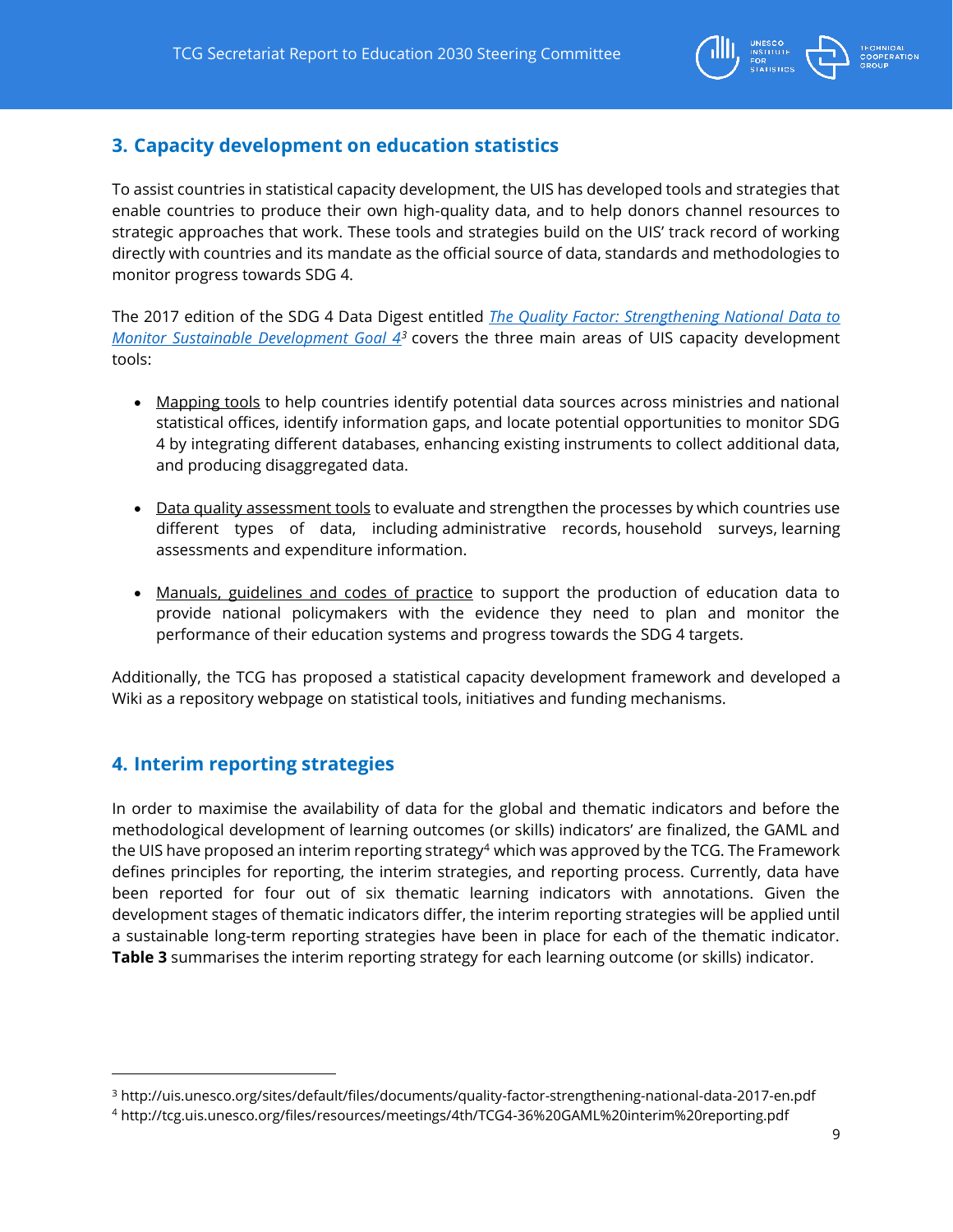

| <b>Indicator</b>                                                            | <b>Strategies</b>                                                                                                                                                                                                                                                                                                                                                                                                                                                                                                                                                                                                         |
|-----------------------------------------------------------------------------|---------------------------------------------------------------------------------------------------------------------------------------------------------------------------------------------------------------------------------------------------------------------------------------------------------------------------------------------------------------------------------------------------------------------------------------------------------------------------------------------------------------------------------------------------------------------------------------------------------------------------|
| $4.1.1*$                                                                    | • Results from all assessments are accepted but will be reported with annotations.<br>• Results for +1/-1 grade are accepted, except for lower secondary, and the country is to<br>identify if it is reporting in the exact grade or not.<br>• Results are accepted with the assessment's own minimum level benchmark with policy<br>descriptors.                                                                                                                                                                                                                                                                         |
| $4.2.1*$                                                                    | • Depart from a long-term view by describing the learning domain and its ties to other<br>domains—general areas of early language/literacy, early numeracy, social/emotional,<br>physical.<br>• The results can be population-based. Like 4.1.1, data will be reported with annotations.<br>• During the interim reporting period, reporting will take place for each of the three domains<br>under the indicator.<br>• The assessments will be administered to a range of ages, from 0-5 years-old.<br>The assessments on cognitive skills need to follow the standards in the Good Practices in<br>Learning Assessment. |
| 4.4.2                                                                       | • Data available for countries that participated in PIAAC's problem solving in technology rich<br>environment.<br>• National surveys will be reported if available with annotations pending the definition of a<br>digital global framework for reference.                                                                                                                                                                                                                                                                                                                                                                |
| $4.6.1*$                                                                    | • Draw on existing national and cross-national assessment frameworks and tools, and report<br>these results with the appropriate footnoting.                                                                                                                                                                                                                                                                                                                                                                                                                                                                              |
| 4.7.4<br>and<br>4.7.5<br>$\mathbf{r}$ . The state of the state $\mathbf{r}$ | • Results from all assessments are accepted and reported with annotations pending the<br>definition of a global framework for reference.<br>• Data collected need to align with the code of good practices.                                                                                                                                                                                                                                                                                                                                                                                                               |

#### **Table 3. Interim reporting strategies of learning outcomes (or skills) indicators**

**Note**: \*Global indicators.

 $\overline{a}$ 

The UIS' goal, as custodial agency for reporting against the SDGs, is to develop global content frameworks for reference to ensure that every child is taught what he/she needs, to improve the quality of data and to report under a common metrics. This work will support national governments to effectively measure and monitor student learning outcomes in mathematics and reading against SDG Indicator 4.1.1 over time, and to utilise the data for making informed policy decisions. A further goal is to support the use of existing national and cross-national assessments to facilitate measurement and reporting of learning outcomes, rather than requiring a single assessment be used by all countries for SDG reporting purposes.

The GAML and its technical partners are exploring the development of reporting scales that would achieve these goals. A proposal for validating the scales has been put forward for consideration. More details can be found in "[SDG 4 Reporting: Linking to the UIS Reporting Scale through](http://uis.unesco.org/sites/default/files/documents/gaml-sdg4-reporting-linking-uis-reporting-scale-social-moderation-2017-en.pdf) Social [Moderation](http://uis.unesco.org/sites/default/files/documents/gaml-sdg4-reporting-linking-uis-reporting-scale-social-moderation-2017-en.pdf)"<sup>5</sup>.

GAML is supportive of the [concordance proposal](http://uis.openplus.ca/gaml/files/meeting4/UIS_comments_on_IEA_perspectives_on_monitoring_SDGs.pdf)<sup>6</sup>, "Monitoring the SDGs: an IEA perspective"--made by the International Association for the Evaluation of Educational Achievement (IEA). The proposed methodology consists of having two or three countries per region participating in both the regional

<sup>5</sup> See [http://uis.unesco.org/sites/default/files/documents/gaml-sdg4-reporting-linking-uis-reporting-scale-social](http://uis.unesco.org/sites/default/files/documents/gaml-sdg4-reporting-linking-uis-reporting-scale-social-moderation-2017-en.pdf)[moderation-2017-en.pdf](http://uis.unesco.org/sites/default/files/documents/gaml-sdg4-reporting-linking-uis-reporting-scale-social-moderation-2017-en.pdf)

<sup>&</sup>lt;sup>6</sup> See [http://uis.openplus.ca/gaml/files/meeting4/UIS\\_comments\\_on\\_IEA\\_perspectives\\_on\\_monitoring\\_SDGs.pdf](http://uis.openplus.ca/gaml/files/meeting4/UIS_comments_on_IEA_perspectives_on_monitoring_SDGs.pdf)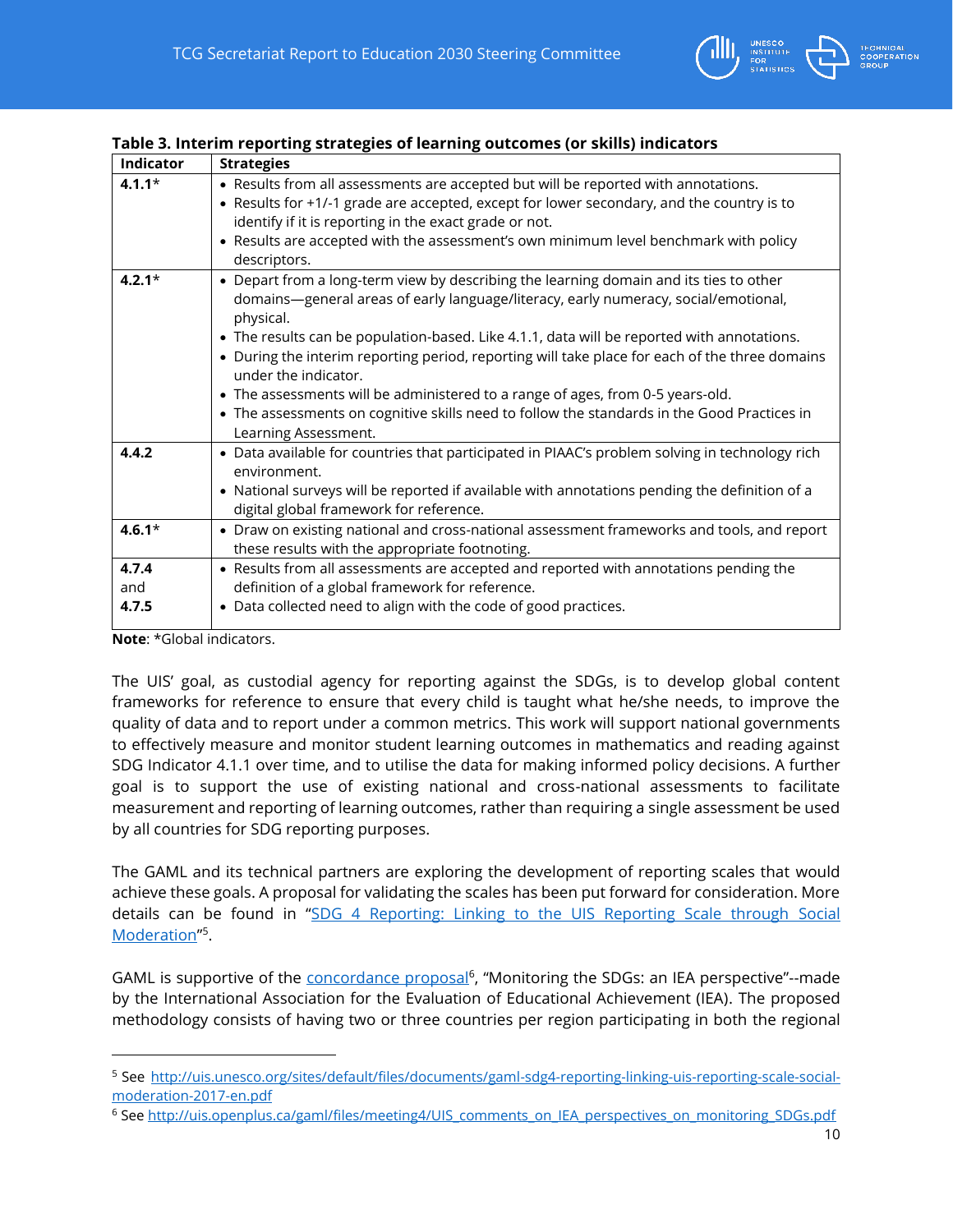

assessment and [TIMSS](https://timssandpirls.bc.edu/) in 2019. By comparing and utilising the scores of these participating countries across both assessments, results for the remaining countries participating only in the regional assessment could be reported on the [TIMSS](https://timssandpirls.bc.edu/) scale. The "Ring Comparison" – using results from countries participating in both assessments - allows each region to be independent of other regions, whilst adopting the estimation methodologies that are best suited to the characteristics and statistical capacities of countries in the region.

## <span id="page-10-0"></span>**5. The investment case for SDG 4 Data**

The UIS recently published "<u>[The investment case for SDG 4 Data](http://uis.unesco.org/sites/default/files/documents/investment-case-sdg4-data.pdf)</u>"<sup>7</sup> to inform dialogue on how we, as a community, get organized to monitor SDG 4. Importantly, the paper estimates how much countries would benefit from better monitoring. The paper sets out the case for investing in SDG 4 data in all dimensions and is designed to promote the need for monitoring and to build the case for multi-year financial commitments.

Taking a demand-driven approach by identifying the specific requirements and most feasible approaches to produce each indicator to monitor progress toward SDG4, the UIS estimated that the investment needed over the remaining period until 2030 is around US\$2.8 billion. This would comprehensively cover all the costs of a solid monitoring compact. Some two-thirds of the cost is for monitoring the global set of indicators and the rest is for the thematic indicators. The costs assume that all thematic indicators would be collected by all countries. The per-country cost over this long period is US\$135 million on average, or US\$1.35 million per country per year.

| <b>Basic cost components</b>                   | <b>Total</b> | Global<br><b>indicators</b> | <b>Thematic</b><br><b>indicators</b> |
|------------------------------------------------|--------------|-----------------------------|--------------------------------------|
| Capacity development and technical assistance  | 37,017       | 7,934                       | 29,083                               |
| Innovation                                     | 10,050       | 2,606                       | 7,444                                |
| Household surveys or facility surveys          | 514,913      | 134,325                     | 380,588                              |
| Household-based assessment (early<br>childhood |              |                             |                                      |
| development and adults skills)                 | 743,675      | 743,675                     | <b>NA</b>                            |
| Learning assessments                           | 1,466,042    | 995,542                     | 470,500                              |
| Equipment and other inputs                     | 24,156       | 12,670                      | 11,486                               |
| Total                                          | 2,795,853    | 1,896,751                   | 899,101                              |
| Annualised                                     | 279,585      | 189,675                     | 89,910                               |
| Average per country                            | 13,507       | 9,163                       | 4,343                                |
| Annualised per country                         | 1,351        | 916                         | 434                                  |

#### **Table 4. Estimate of SDG 4 data collection (in thousands of US\$) over a ten-year period**

As shown in **Figure 3**, from the total cost of US\$280 million per year, 45% are new funds (US\$128 million) to add to the US\$152 million currently being spent either through aid to low-income and lower-middle-income countries and self-funding for the SDG 4 agenda in the upper-middle-income and high-income countries. Half of the new funding should be aid for low-income and lower-middle-

<sup>7</sup> <http://uis.unesco.org/sites/default/files/documents/investment-case-sdg4-data.pdf>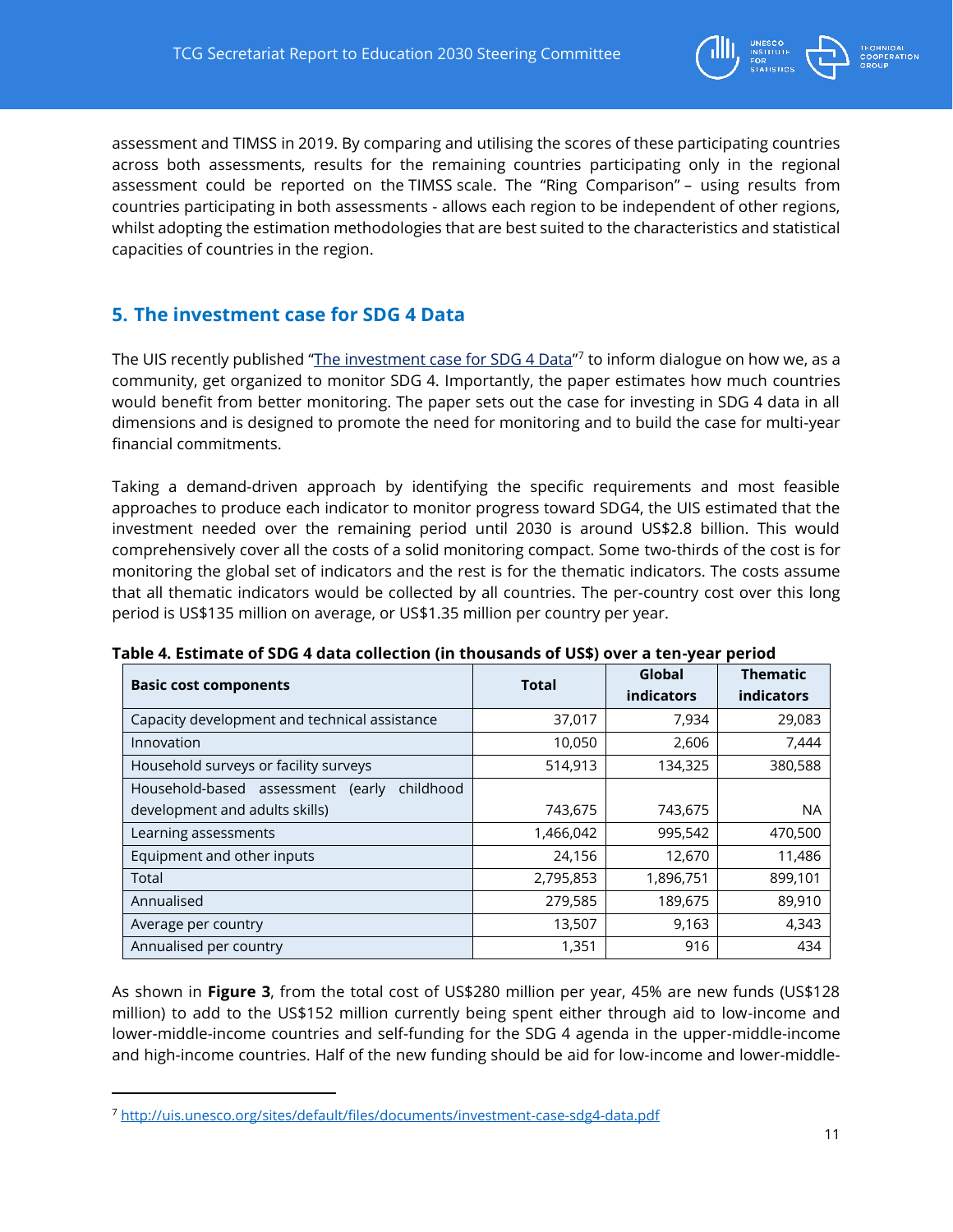

income countries. The remainder is the self-funding investment of upper-middle-income and highincome countries.

The Global Partnership for Education (GPE) is leading the call for investment in data to support countries in their quest to achieve SDG 4. In particular, the GPE has launched a data initiative under its Knowledge and Innovation Exchange, as part of its replenishment campaign.

A full document on [the investment case for SDG 4 Data](http://uis.unesco.org/sites/default/files/documents/investment-case-sdg4-data.pdf) and [discussion](http://uis.unesco.org/en/blog/sdg-4-data-investing-millions-today-will-save-billions-future)<sup>8</sup> are available on the UIS [website.](http://uis.unesco.org/) This document was utilised and discussed at the GPE Financing Conference in Dakar on February 2<sup>nd</sup>, 2018.

**Figure 3. Estimated cost of data collection by source of funding in millions of US\$ per year**



Source: UNESCO Institute for Statistics

 $\overline{a}$ 

## <span id="page-11-0"></span>**6. Revision of the TCG Governance: TCG Members rotation policy**

At its fourth meeting, the TCG discussed and supports the rotation policy to be implemented in 2018. In particular, the TCG recommends that each region be invited to nominate TCG Members and a regional organization to become a Member. TCG requests the Secretariat to invite all UNESCO Member States to nominate a TCG Focal Point to improve communications of the work of the TCG. The TCG also stresses the importance of ensuring that TCG participants are experts in their respective fields (especially education, statistics and the SDGs) and supports the proposal that out-going members be invited to continue to participate as Observers if they so wish.

<sup>8</sup> See<http://uis.unesco.org/sites/default/files/documents/investment-case-sdg4-data.pdf> and <http://uis.unesco.org/en/blog/sdg-4-data-investing-millions-today-will-save-billions-future>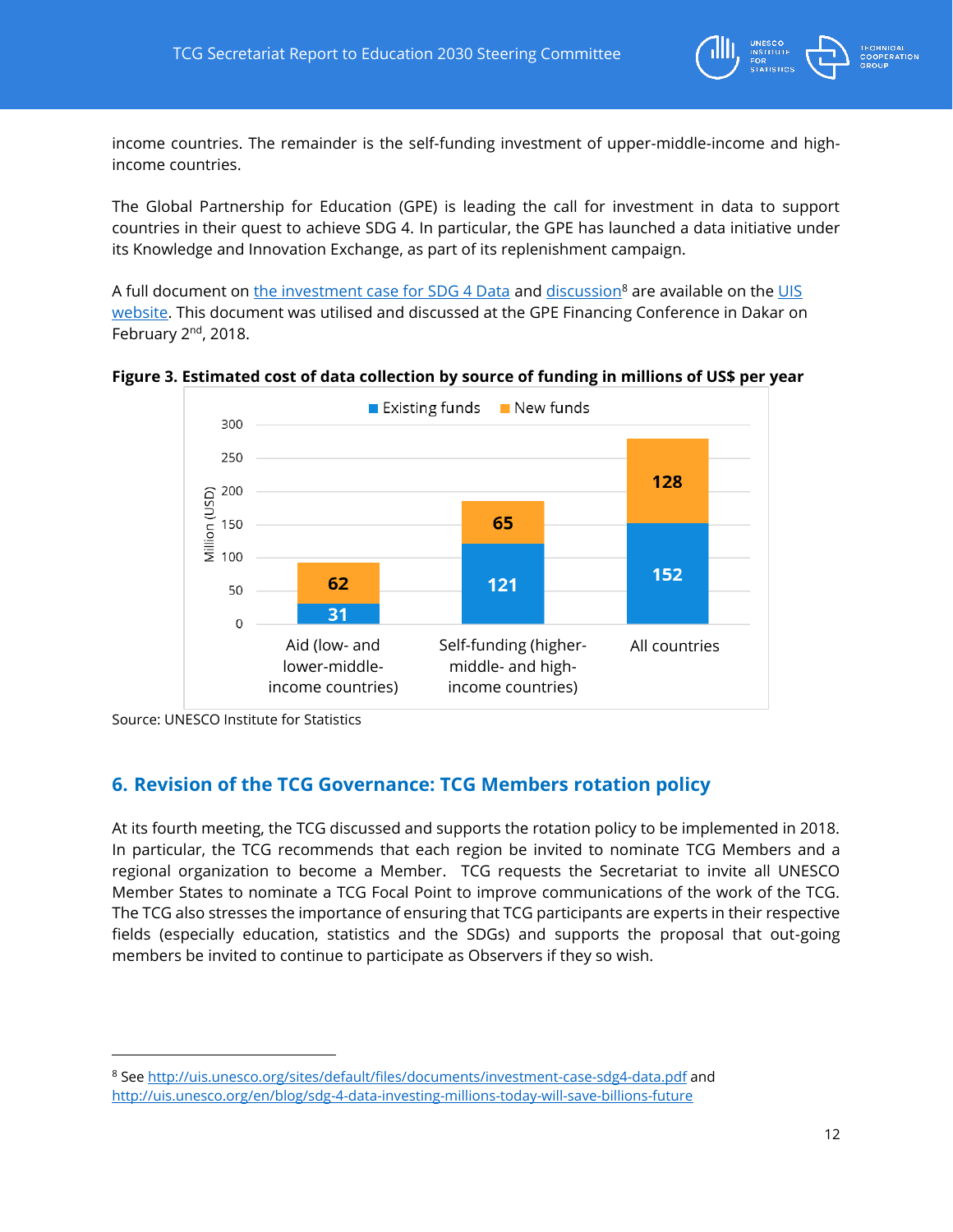

## <span id="page-12-0"></span>**7. TCG key messages and recommendations to the Education 2030 Steering Committee**

TCG key messages and recommendations to the Education 2030 Steering Committee are listed in the following seven areas.

#### **Indicator development and data coverage**

Learning outcome (or skills) indicators

- A. The TCG approves the approach taken by the GAML to develop the learning outcome and skills indicators. It noted that the approach (a) meets national needs, respects national sovereignty and is sensitive to cultural values; (b) supports the effective use of assessment data to guide instruction development, curriculum improvement and evaluation policy; and (c) includes a quality assurance process that ensures the data are collected in a timely and resource efficient way, are valid and fit for the purpose of SDG reporting.
- B. The TCG approves the GAML's approach to interim reporting, which is to take advantage of existing efforts and build upon them to maximise data reporting and keep harmonisation as the long-term focus. The TCG supports the footnoting according to harmonisation and data quality criteria.
- C. The TCG ratifies the approach taken by GAML that it should continue taking full advantage of existing cross-national and national initiatives and promote the role of the SDG process in strengthening the national assessment systems.
- D. The TCG approves the methodological [work plan of the GAML](http://tcg.uis.unesco.org/meetings_4th.php) and related use of resources as agreed at the fourth GAML meeting in November 2017, and supports the UIS' role in that respect.

#### Non-learning outcomes (or skills) indicators

- E. The TCG approves the recommendations from the Working Group on Indicator Development regarding indictors **4.3.1, 4.6.3, 4.7.1, 4.7.2, 4.a.2 and 4.a.3** for which methodologies have been developed, and supports the increased reporting of these indicators. The TCG also agrees that UNESCO should make a formal request to the IAEG-SDGs to change the tier classification for Indicator 4.7.1 from III to II on the basis of the methodology and results presented.
- F. In view of lower than 40% data coverage for the majority of indicators in **Targets 4.4, 4.5, 4.6, 4.7, 4.a** and **4.c**, the TCG recommends to consider improvements in coverage, feasible in the shortterm, and, if necessary, proposals of new indicators for the SDG4 thematic indicator framework to improve monitoring in these areas.

#### Equity indicators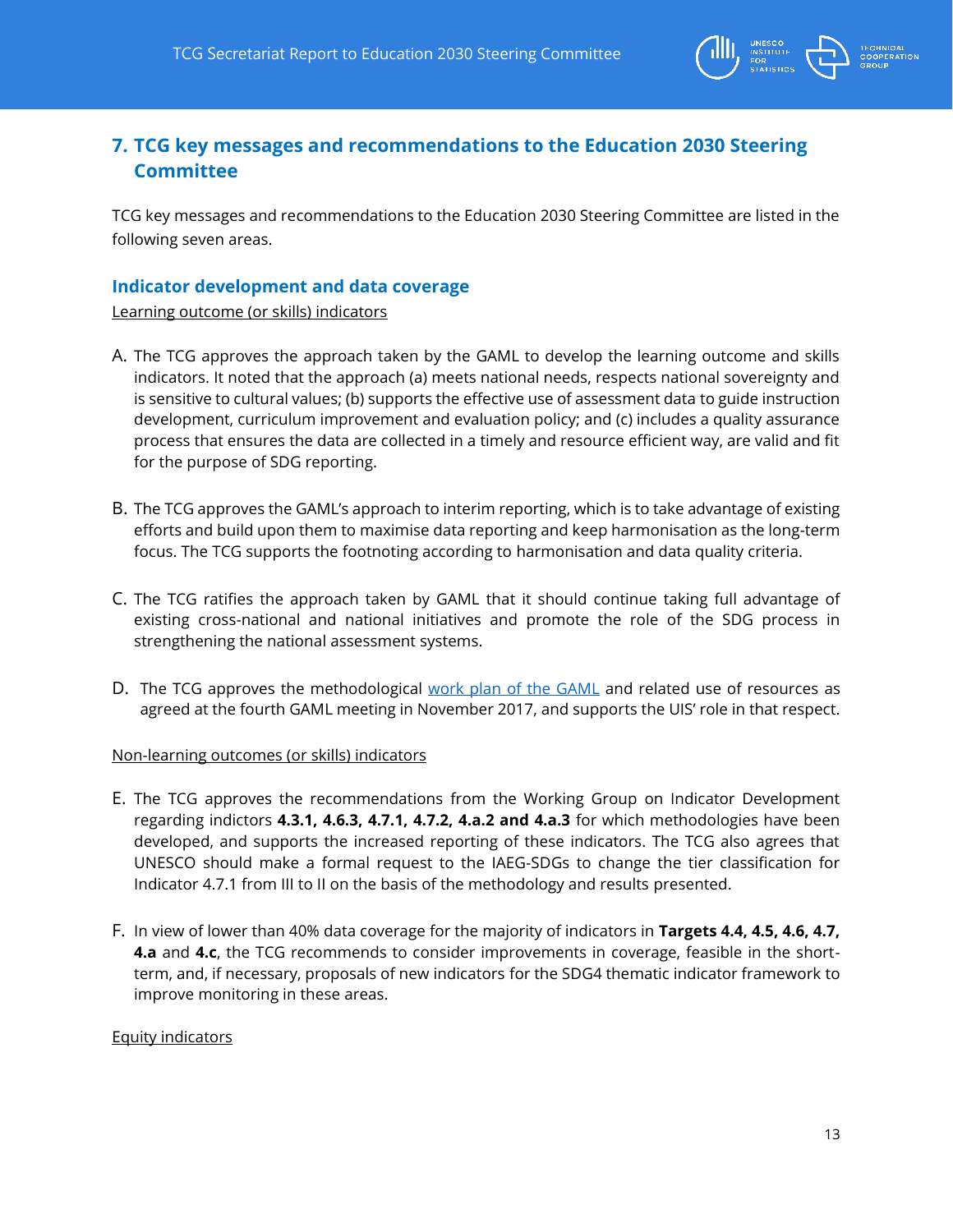

G. The TCG endorses the work of the Inter-Agency Group on Education Inequality Indicator [\(IAG-EII\)](http://uis.openplus.ca/iag/)<sup>9</sup> and efforts to utilize household survey data to measure equity in education and requests the IAG-EII to report on progress of the IAG with special attention to indicator 8.6.1 which could also inform the monitoring of Target 4.4.

#### **Interim reporting strategies**

- H. The TCG approves the inclusive and holistic approach to interim reporting, in which data collected from all initiatives will be used towards SDG 4 monitoring, including the use of annotations and footnotes.
- I. UIS is requested to ensure the conceptual harmonization of the different sources of information and to provide clear guidelines on the minimum quality criteria for data reporting. By doing so, it serves two objectives: first, as criteria for the annotations; and second, the formative principle that was intended by the UN General Assembly when approving the 2030 Agenda for Sustainable Development.

#### **Capacity development**

- J. The GAML and the TCG are to prepare guidelines for national governments and development partners on how to ensure the SDG 4 monitoring indicators - especially the learning outcome indicators - are supported and funded in national education plans and budgets, and in education loans and grants.
- K. The TCG endorses the launch of the repository webpage of statistical capacity development tools, initiatives and funding mechanisms, noting the necessity to continue efforts to make the website more "user friendly" and identify ways for integrating lessons learnt and good practices.
- L. **The TCG recommends to the Education 2030 Steering Committee** to encourage countries' ownership of learning assessment and data more broadly, such as through partnership and inclusiveness at the national level, alignment with policy priorities and long term coordination of ongoing activities and to support country prioritization of indicators according to context and national policy priorities

#### **Defining progress: use of benchmarks and thresholds**

M. The TCG suggests that regional organizations could draw potential lessons from the education monitoring, benchmarking and reporting experience in the European Union. In particular, there should be caution in trying to introduce global benchmarks for SDG 4 indicators.

#### N. **The TCG recommends to the Education 2030 Steering Committee**:

<sup>9</sup> http://uis.openplus.ca/iag/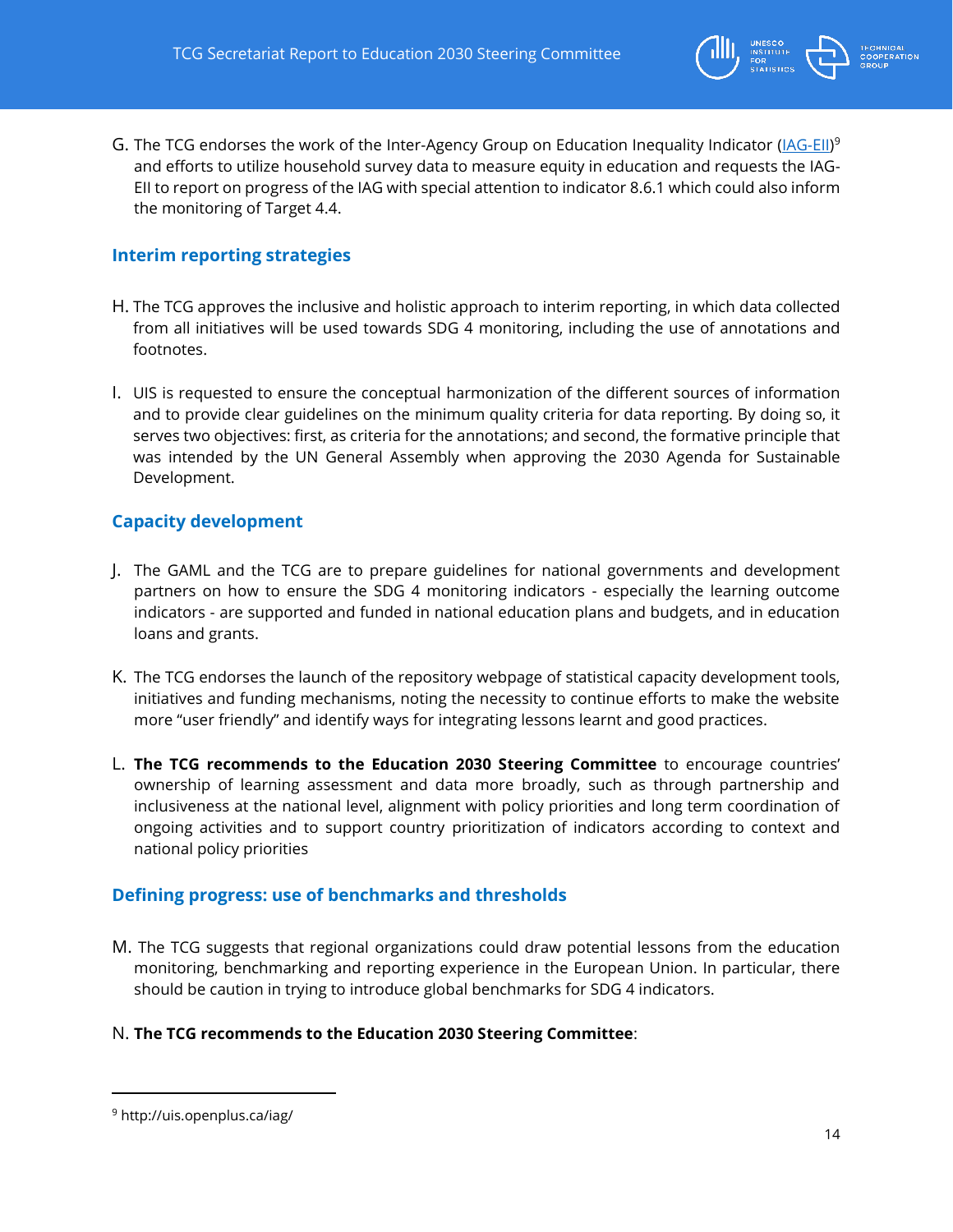

- to encourage the discussion and establishment of regional benchmarks taking special care to establish a well-defined participatory processes; and
- to highlight the formative side of benchmarks as helping to understand national realities on a comparative basis.

#### **Data reporting**

- O. The TCG agrees on the need for increased coordination in international data validation processes both for indicators for SDG 4 on education, as well as between SDG 4 and the overall SDGs followup and review process.
- P. The TCG approves four more thematic indicators (**4.6.3**, **4.7.2**, **4.a.2**, and **4.a.3**) for reporting in 2018 bringing the total to 33 (**Annex A)**.
- Q. In all cases, a variety of data sources will be used together with appropriate footnoting to highlight differences following the criteria used by GAML with the aim of achieving harmonisation.

#### **The investment case**

- R. The TCG will incorporate the costs of building on existing national learning assessments, and expanding the coverage of cross-national assessments, in its investment case for SDG 4 monitoring. Also, it will emphasize the role of cross-national assessments in capacity building, and the benchmarking and strengthening of national assessment systems (US\$ 250 million every four years, or US\$ 62.5 million/year).
- S. As the GPE Board endorsed learning assessment (and data) as priority thematic areas for the Knowledge and Innovation Exchange platform, the investment case was promoted at the GPE Replenishment Conference in Dakar, Senegal on 2 February 2018. Funds could potentially be mobilized for the purpose of developing national capacities to build and sustain strong learning assessment systems, supporting regional assessment programmes, linking regional and international benchmarks and developing tools to ensure data quality according to minimum standards and to support alignment under the auspices of GAML.
- T. **The TCG recommends to the Education 2030 Steering Committee** to adopt the TCG investment case for SDG 4 monitoring for US\$ 280 million/year to guide donors, countries and all stakeholders.

#### U. Additionally, **the TCG recommends to the Education 2030 Steering Committee** to:

- effectively promote the role of data in achieving the SDG 4 targets among donors, countries and all stakeholders, pointing out the need to increase data relevance and visibility, as well as ensure political commitment at the country level;
- lobby for a trebling of the current financial aid to low- and lower-middle-income countries;
- guide countries in reporting the set of global indicators;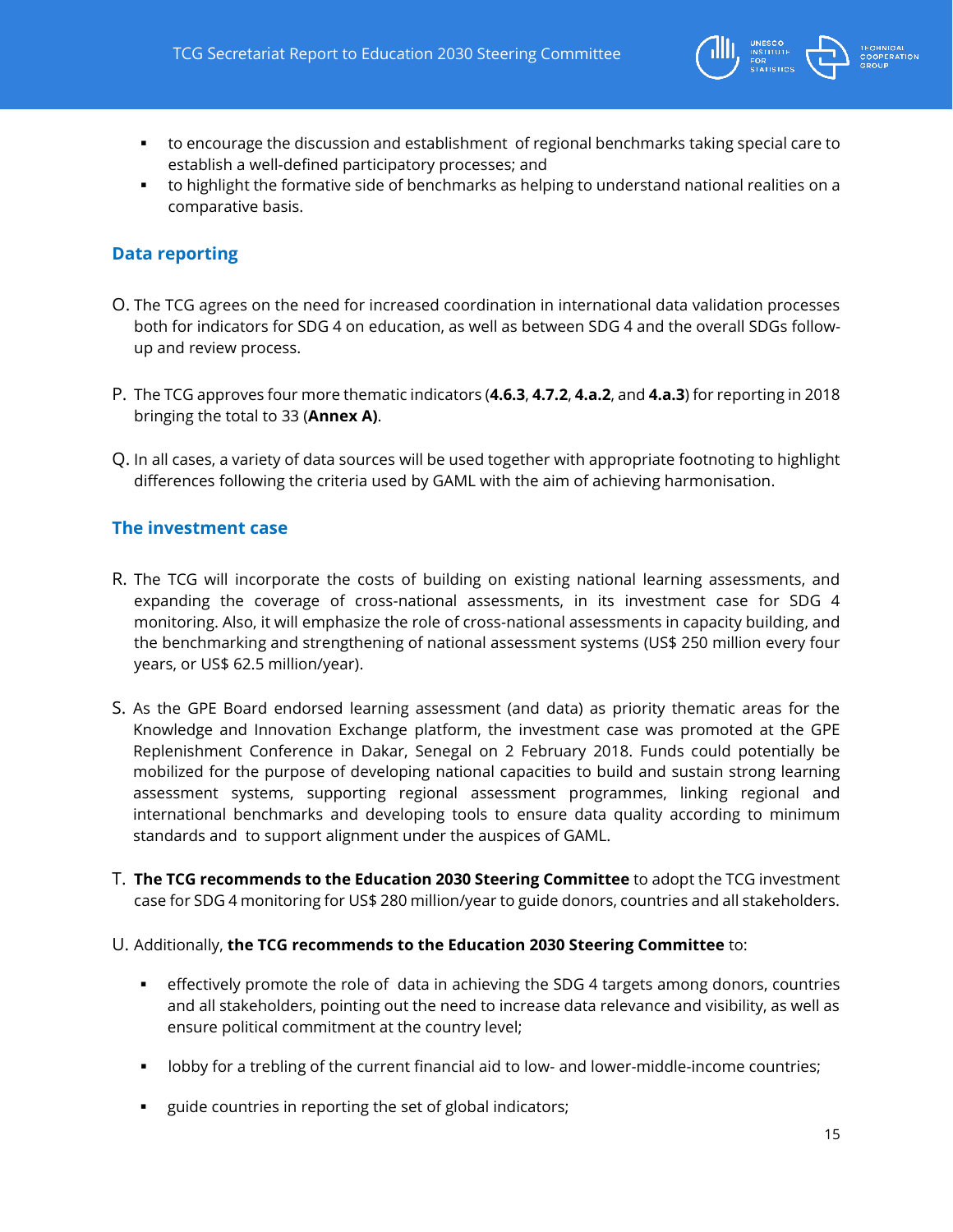

- stress the need to focus investment on learning assessment and household surveys maximising the generation of indicators coming from these sources; and
- Complement the SDG4 monitoring compact with recomendations capacity development needs.

#### **TCG Member rotation policy**

V. **The TCG recommends to the Education 2030 Steering Committee** that TCG Members rotation is carried out at the same time as the rotation of members of the Education 2030 Steering Committee.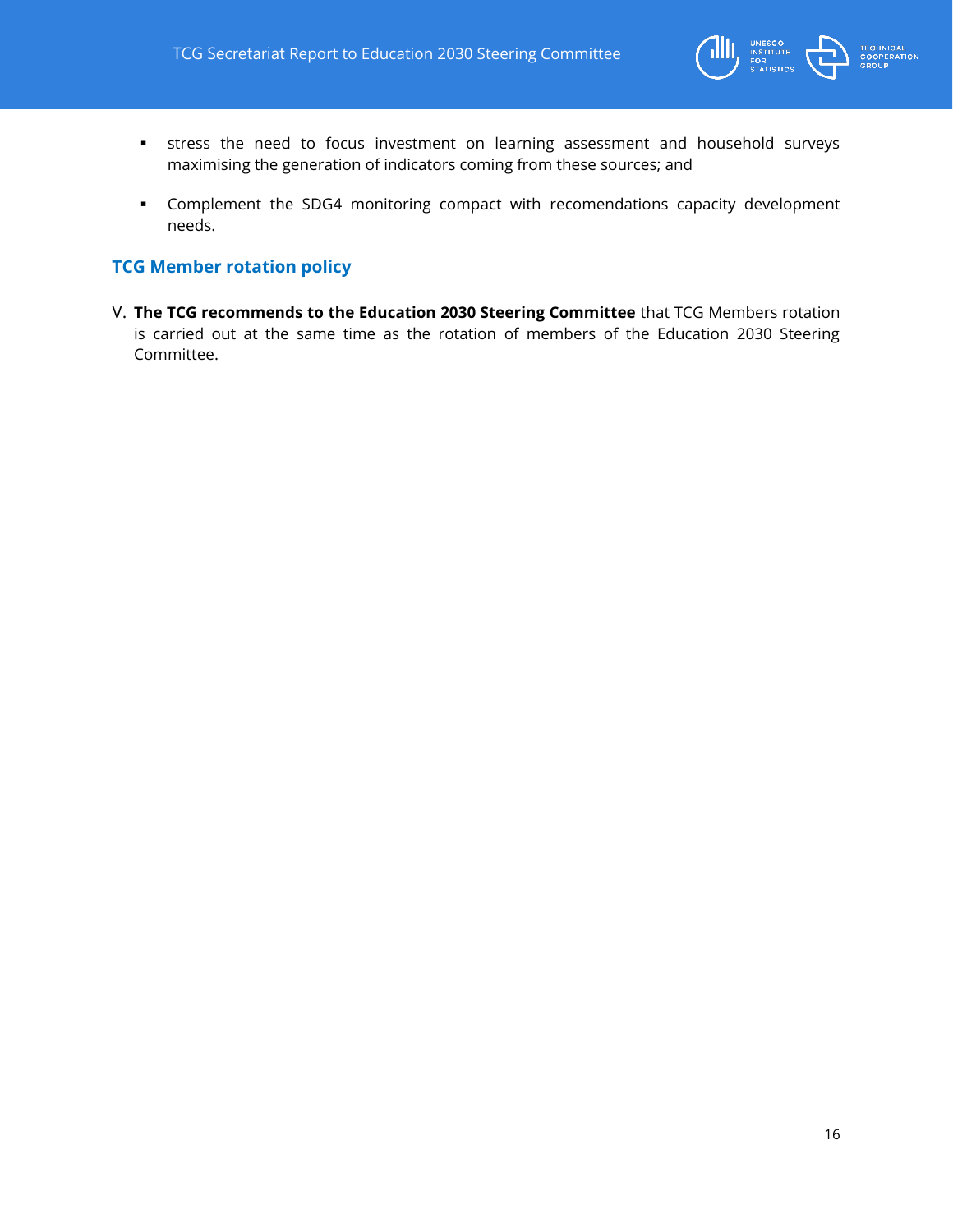

# <span id="page-16-0"></span>**Annex A. The list of the 33 indicators for monitoring in 2018**

| Target 4.1 By 2030, ensure that all girls and boys complete free, equitable and quality<br>primary and secondary education leading to relevant and effective learning outcomes        |                                                                                                                                                                                                                                                    |  |  |  |
|---------------------------------------------------------------------------------------------------------------------------------------------------------------------------------------|----------------------------------------------------------------------------------------------------------------------------------------------------------------------------------------------------------------------------------------------------|--|--|--|
| 4.1.1                                                                                                                                                                                 | Proportion of children and young people (a) in Grade 2 or 3; (b) at the end of primary<br>education; and (c) at the end of lower secondary education achieving at least a minimum<br>proficiency level in (i) reading and (ii) mathematics, by sex |  |  |  |
| 4.1.2                                                                                                                                                                                 | Administration of a nationally-representative learning assessment (a) in Grade 2 or 3; (b)<br>at the end of primary education; and (c) at the end of lower secondary education                                                                     |  |  |  |
| 4.1.3                                                                                                                                                                                 | Gross intake ratio to the last grade (primary education, lower secondary education)                                                                                                                                                                |  |  |  |
| 4.1.4                                                                                                                                                                                 | Completion rate (primary education, lower secondary education, upper secondary<br>education)                                                                                                                                                       |  |  |  |
| 4.1.5                                                                                                                                                                                 | Out-of-school rate (primary education, lower secondary education, upper secondary<br>education)                                                                                                                                                    |  |  |  |
| 4.1.6                                                                                                                                                                                 | Percentage of children over-age for grade (primary education, lower secondary education)                                                                                                                                                           |  |  |  |
| 4.1.7                                                                                                                                                                                 | Number of years of (a) free and (b) compulsory primary and secondary education<br>guaranteed in legal frameworks                                                                                                                                   |  |  |  |
| Target 4.2 By 2030, ensure that all girls and boys have access to quality early childhood<br>development, care and pre-primary education so that they are ready for primary education |                                                                                                                                                                                                                                                    |  |  |  |
| 4.2.1                                                                                                                                                                                 | Proportion of children under 5 years of age who are developmentally on track in health,<br>learning and psychosocial well-being, by sex                                                                                                            |  |  |  |
| 4.2.2                                                                                                                                                                                 | Participation rate in organized learning (one year before the official primary entry age), by<br>sex                                                                                                                                               |  |  |  |
| 4.2.4                                                                                                                                                                                 | Gross early childhood education enrolment ratio in (a) pre-primary education and (b) and<br>early childhood educational development                                                                                                                |  |  |  |
| 4.2.5                                                                                                                                                                                 | Number of years of (a) free and (b) compulsory pre-primary education guaranteed in legal<br>frameworks                                                                                                                                             |  |  |  |
|                                                                                                                                                                                       | Target 4.3 By 2030, ensure equal access for all women and men to affordable quality<br>technical, vocational and tertiary education, including university                                                                                          |  |  |  |
| 4.3.1                                                                                                                                                                                 | Participation rate of youth and adults in formal and non-formal education and training in<br>the previous 12 months, by sex                                                                                                                        |  |  |  |
| 4.3.2                                                                                                                                                                                 | Gross enrolment ratio for tertiary education by sex                                                                                                                                                                                                |  |  |  |
| 4.3.3                                                                                                                                                                                 | Participation rate in technical-vocational programmes (15- to 24-year-olds) by sex                                                                                                                                                                 |  |  |  |
|                                                                                                                                                                                       | Target 4.4 By 2030, substantially increase the number of youth and adults who have<br>relevant skills, including technical and vocational skills, for employment, decent jobs and<br>entrepreneurship                                              |  |  |  |
| 4.4.1                                                                                                                                                                                 | Proportion of youth and adults with information and communications technology (ICT)<br>skills, by type of skill                                                                                                                                    |  |  |  |
| 4.4.3                                                                                                                                                                                 | Youth/adult educational attainment rates by age group, economic activity status, levels of<br>education and programme orientation                                                                                                                  |  |  |  |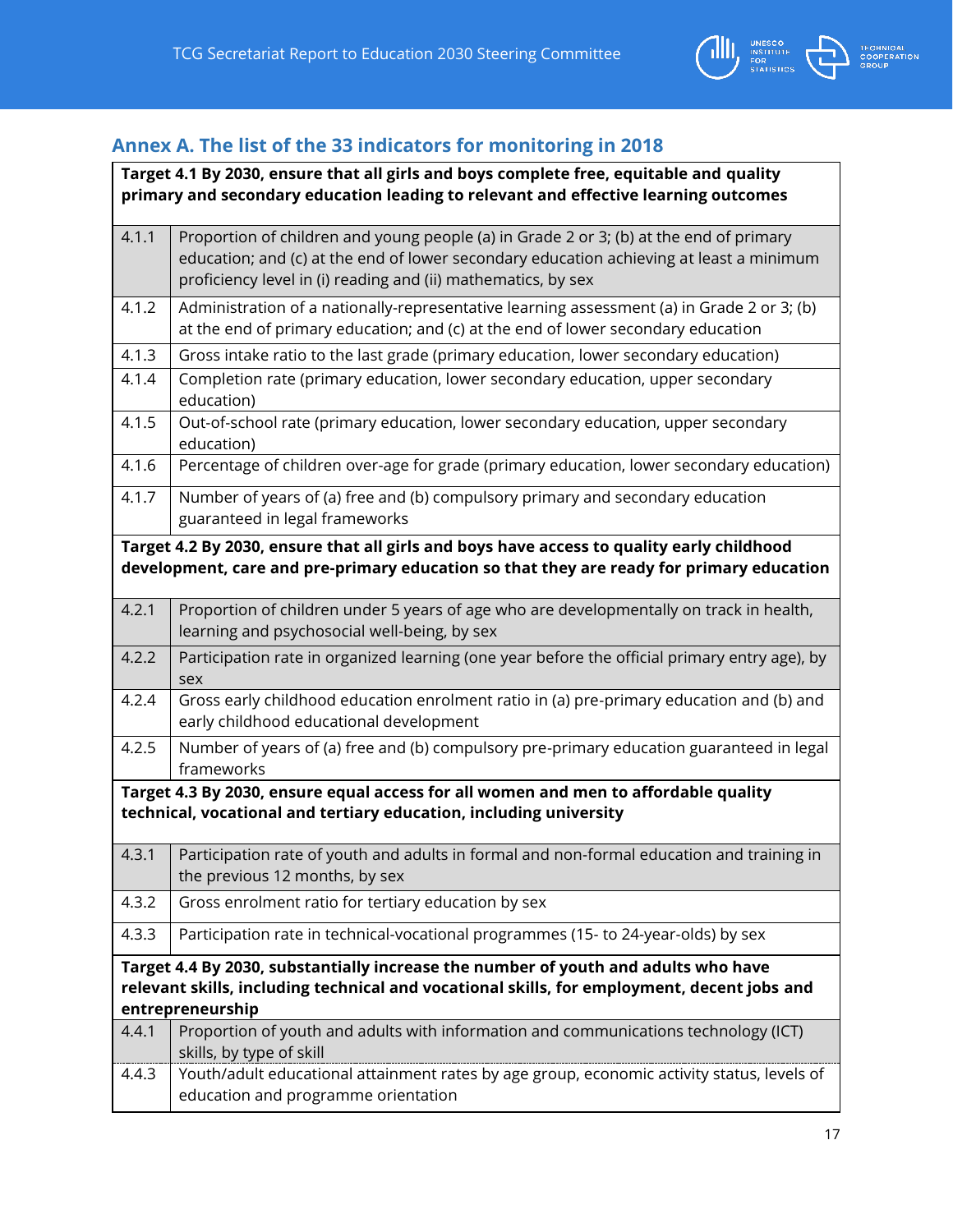

|                                                                                                                                                                                                                                                                                                                                                                                                                                                | Target 4.5 By 2030, eliminate gender disparities in education and ensure equal access to all<br>levels of education and vocational training for the vulnerable, including persons with<br>disabilities, indigenous peoples and children in vulnerable situations                                                                                                                                                                                                                                                                                                                                                       |  |  |  |
|------------------------------------------------------------------------------------------------------------------------------------------------------------------------------------------------------------------------------------------------------------------------------------------------------------------------------------------------------------------------------------------------------------------------------------------------|------------------------------------------------------------------------------------------------------------------------------------------------------------------------------------------------------------------------------------------------------------------------------------------------------------------------------------------------------------------------------------------------------------------------------------------------------------------------------------------------------------------------------------------------------------------------------------------------------------------------|--|--|--|
| 4.5.1                                                                                                                                                                                                                                                                                                                                                                                                                                          | Parity indices (female/male, rural/urban, bottom/top wealth quintile and others such as<br>disability status, indigenous peoples and conflict-affected, as data become available) for<br>all education indicators on this list that can be disaggregated                                                                                                                                                                                                                                                                                                                                                               |  |  |  |
| 4.5.4                                                                                                                                                                                                                                                                                                                                                                                                                                          | Education expenditure per student by level of education and source of funding                                                                                                                                                                                                                                                                                                                                                                                                                                                                                                                                          |  |  |  |
| 4.5.5                                                                                                                                                                                                                                                                                                                                                                                                                                          | Percentage of total aid to education allocated to least developed countries                                                                                                                                                                                                                                                                                                                                                                                                                                                                                                                                            |  |  |  |
|                                                                                                                                                                                                                                                                                                                                                                                                                                                | Target 4.6 By 2030, ensure that all youth and a substantial proportion of adults, both men<br>and women, achieve literacy and numeracy                                                                                                                                                                                                                                                                                                                                                                                                                                                                                 |  |  |  |
| 4.6.1                                                                                                                                                                                                                                                                                                                                                                                                                                          | Proportion of population in a given age group achieving at least a fixed level of proficiency<br>in functional (a) literacy and (b) numeracy skills, by sex                                                                                                                                                                                                                                                                                                                                                                                                                                                            |  |  |  |
| 4.6.2                                                                                                                                                                                                                                                                                                                                                                                                                                          | Youth/adult literacy rate                                                                                                                                                                                                                                                                                                                                                                                                                                                                                                                                                                                              |  |  |  |
| 4.6.3                                                                                                                                                                                                                                                                                                                                                                                                                                          | Participation rate of illiterate youth/adults in literacy programmes                                                                                                                                                                                                                                                                                                                                                                                                                                                                                                                                                   |  |  |  |
| 4.7.1                                                                                                                                                                                                                                                                                                                                                                                                                                          | sustainable development, including among others through education for sustainable<br>development and sustainable lifestyles, human rights, gender equality, promotion of a<br>culture of peace and non-violence, global citizenship, and appreciation of cultural diversity<br>and of culture's contribution to sustainable development<br>Extent to which (i) global citizenship education and (ii) education for sustainable<br>development, including gender equality and human rights, are mainstreamed at all levels<br>in: (a) national education policies, (b) curricula, (c) teacher education and (d) student |  |  |  |
| 4.7.2                                                                                                                                                                                                                                                                                                                                                                                                                                          | assessment<br>Percentage of schools that provide life skills-based HIV and sexuality education                                                                                                                                                                                                                                                                                                                                                                                                                                                                                                                         |  |  |  |
| Target 4.a Build and upgrade education facilities that are child, disability and gender<br>sensitive and provide safe, non-violent, inclusive and effective learning environments for<br>all                                                                                                                                                                                                                                                   |                                                                                                                                                                                                                                                                                                                                                                                                                                                                                                                                                                                                                        |  |  |  |
| 4.a.1                                                                                                                                                                                                                                                                                                                                                                                                                                          | Proportion of schools with access to: (a) electricity; (b) Internet for pedagogical purposes;<br>and (c) computers for pedagogical purposes; (d) adapted infrastructure and materials for<br>students with disabilities; (e) basic drinking water; (f) single-sex basic sanitation facilities;<br>and (g) basic handwashing facilities (as per the WASH indicator definitions)                                                                                                                                                                                                                                         |  |  |  |
| 4.a.2                                                                                                                                                                                                                                                                                                                                                                                                                                          | Percentage of students experiencing bullying, corporal punishment, harassment, violence,<br>sexual discrimination and abuse                                                                                                                                                                                                                                                                                                                                                                                                                                                                                            |  |  |  |
| 4.a.3                                                                                                                                                                                                                                                                                                                                                                                                                                          | Number of attacks on students, personnel and institutions                                                                                                                                                                                                                                                                                                                                                                                                                                                                                                                                                              |  |  |  |
| Target 4.b By 2020, substantially expand globally the number of scholarships available to<br>developing countries, in particular least developed countries, small island developing<br>States and African countries, for enrolment in higher education, including vocational<br>training, information and communications technology, technical, engineering and<br>scientific programmes in developed countries and other developing countries |                                                                                                                                                                                                                                                                                                                                                                                                                                                                                                                                                                                                                        |  |  |  |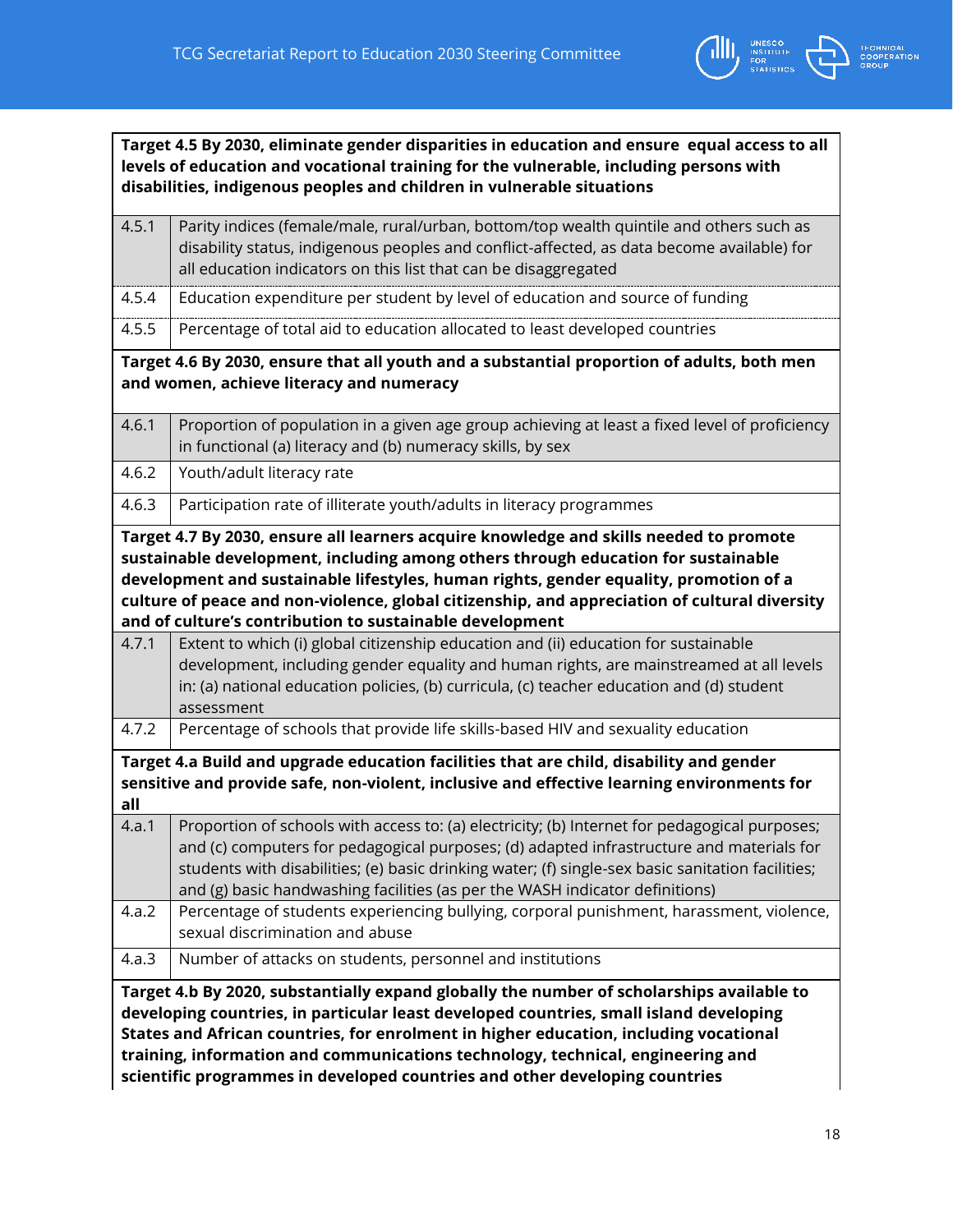

| 4.b.1 | Volume of official development assistance flows for scholarships by sector and type of<br>study                                                                                                                                                                                                                                                        |  |  |  |  |
|-------|--------------------------------------------------------------------------------------------------------------------------------------------------------------------------------------------------------------------------------------------------------------------------------------------------------------------------------------------------------|--|--|--|--|
|       | Target 4.c By 2030, substantially increase the supply of qualified teachers, including<br>through international cooperation for teacher training in developing countries, especially<br>least developed countries and small island developing States                                                                                                   |  |  |  |  |
| 4.c.1 | Proportion of teachers in: (a) pre-primary education; (b) primary education; (c) lower<br>secondary education; and (d) upper secondary education who have received at least the<br>minimum organized teacher training (e.g., pedagogical training) pre-service or in-service<br>required for teaching at the relevant level in a given country, by sex |  |  |  |  |
| 4.c.2 | Pupil-trained teacher ratio by education level                                                                                                                                                                                                                                                                                                         |  |  |  |  |
| 4.c.3 | Percentage of teachers qualified according to national standards by education level and<br>type of institution                                                                                                                                                                                                                                         |  |  |  |  |
| 4.c.4 | Average teacher salary relative to other professions requiring a comparable level of<br>qualification                                                                                                                                                                                                                                                  |  |  |  |  |
| 4.c.6 | Teacher attrition rate by education level                                                                                                                                                                                                                                                                                                              |  |  |  |  |

**Note**: Indicators with grey shading are global indicators.